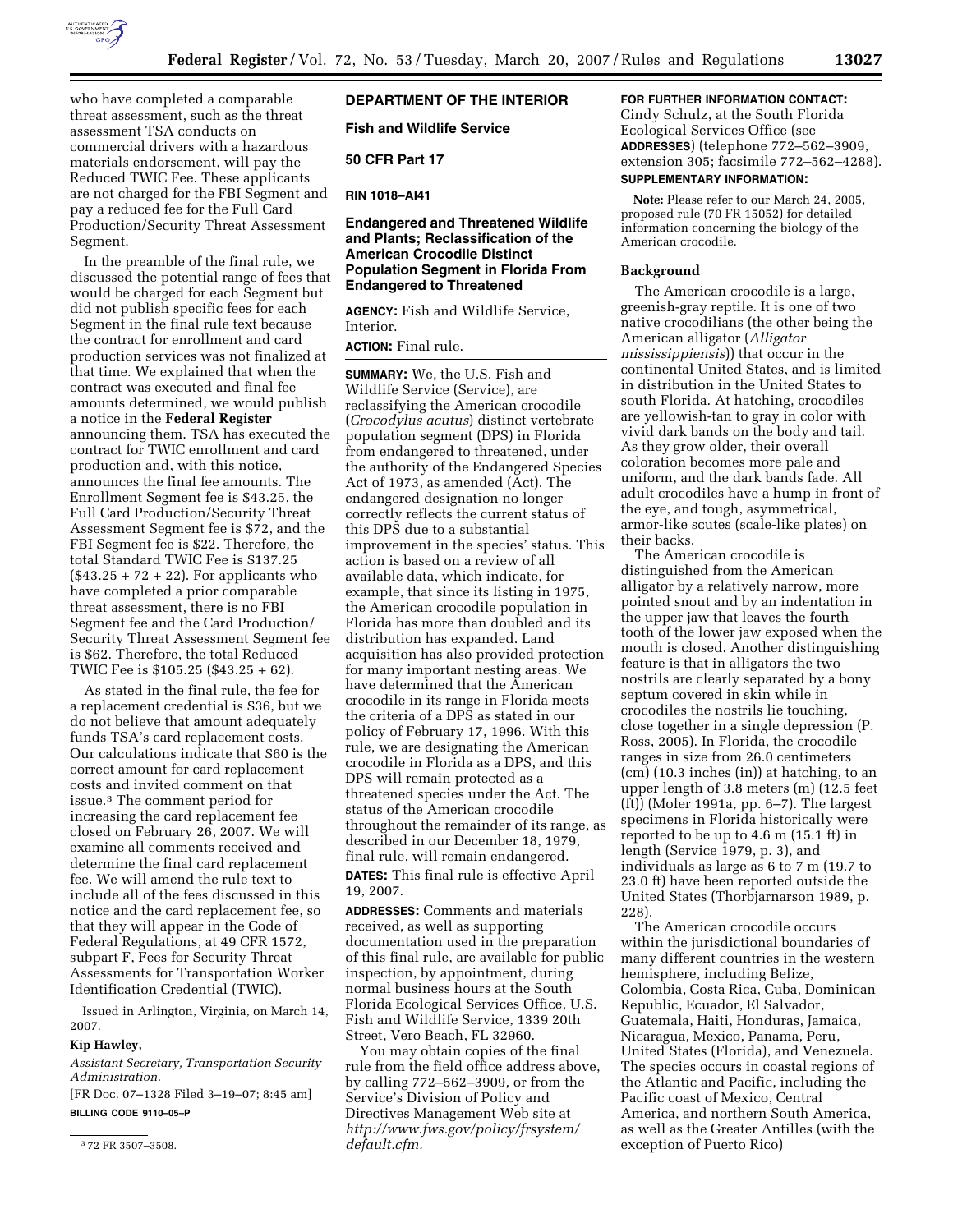(Thorbjarnarson 1989, p. 228; P. Ross, 2005). It reaches the northern extent of its range in south Florida (Kushlan and Mazzotti 1989a, p. 5; Thorbjarnarson 1989, p. 229).

The first documented occurrence of a crocodile in the United States was in Florida from a collection in the Miami River off Biscayne Bay in 1869, although crocodiles were earlier suspected to occur there (Kushlan and Mazzotti 1989a, p. 1). Within the United States, the historic core geographic range of crocodiles included Miami-Dade, Broward, and Monroe Counties, but reports indicated that they occupied areas as far north as Indian River County on the east coast of Florida (Kushlan and Mazzotti 1989a, pp. 1–2). Crocodiles were probably never common on the west coast of Florida, but credible reports suggest that they occurred at least periodically as far north as Sanibel Island and Sarasota County (Kushlan and Mazzotti 1989a, p. 2).

The primary historic nesting area in Florida was on the mainland shore of Florida and Biscayne Bays, including many of the small islands near shore, in what is today Everglades National Park (ENP) (Kushlan and Mazzotti 1989a, p. 2). Nesting was also historically well documented in the upper Keys from Key Largo south to Lower Matecumbe Key (Kushlan and Mazzotti 1989a, p. 2). Crocodiles have probably nested regularly on northern Key Largo since the 1920s, when the borrow pits (excavated areas where material has been dug for use as fill at another location) and canals were created in early and unsuccessful attempts to develop north Key Largo during the ''boom'' years preceding the 1929 depression (Ogden 1978, p. 185).

Today, the crocodile population in Florida has grown to an estimated 1,400 to 2,000 individuals, not including hatchlings (P. Moler, 2005a; F. Mazzotti, 2005). This estimate, developed by two established American crocodile experts, is based on a demographic characteristic, derived from both Nile crocodiles and American alligators, where breeding females make up 4 to 5 percent of the non-hatchling population and where approximately 75 percent of reproductively mature females breed and nest each year. This estimate exhibits a large confidence interval, because the researchers used a range of 70 to 80 crocodile nests in Florida in their calculations (P. Moler, 2005a; F. Mazzotti, 2005). We believe this is a reasonable but conservative estimate, because as described below, nesting has increased to between 91 and 94 documented nests in 2005.

The nesting range has also expanded on both the east and west coasts of the State, and crocodiles are frequently seen throughout most of their historical range. Nesting has extended back into Biscayne Bay on Florida's east coast, and now commonly occurs at the Turkey Point Power Plant (TPPP) (Gaby *et al.* 1985, p. 197; Brandt *et al.* 1995, p. 29). Although crocodiles have been nesting on Marco Island since 1997, none of the nests have produced a viable clutch (S. Bertone, 2005). Based on peer review comments and because the relatedness and origin of these animals are unknown, we did not include the nesting attempts of these animals in estimating population size above (see ''Peer Review Comments'' below for further detail). Nesting has been increasing for several years (Brandt *et al.* 1995, p. 31; Mazzotti *et al.* 2000, p. 5; 2002, p. 14; Mazzotti and Cherkiss 2001, pp. 4–5), and during 2005, 91 to 94 crocodile nests were documented in south Florida (S. Klett, 2005; M. Cherkiss, 2005a; J. Wasilewski, 2005a). Surveyors detect approximately 80 to 90 percent of nests (F. Mazzotti, 2005; J. Wasilewski, 2006) and are generally unable to distinguish those nests that contain more than one clutch of eggs from different females without excavating the nests. In some instances, surveyors are able to determine that more than one female has laid eggs at a communal nest by visiting the nest over a series of days and observing hatching of separate nests (J. Wasilewski, 2005b). In instances where communal nests are not distinguishable, we believe this lends to a possible underestimation of nests or females, because on occasion two females lay eggs in the same nest.

The breeding range of the American crocodile is still restricted relative to its reported historic range (Kushlan and Mazzotti 1989a, p. 5), with most breeding occurring on the mainland shore of Florida Bay between Cape Sable and Key Largo (Mazzotti *et al.*  2002, pp. 9–14). In the recent past, it was thought that crocodiles no longer regularly occur in the Keys south of Key Largo (Jacobsen 1983, p. 13; P. Moler, 2002). However, confirmed sightings are occurring with increasing frequency in many of the lower Keys, and we believe that these observations may indicate that crocodiles are expanding their range back into the Keys. From 2003 to 2005, one individual has successfully nested on Lower Matecumbe (M. Cherkiss, 2005a). A crocodile was also observed as far south as Fort Jefferson in the Dry Tortugas in May 2002 (O. Bass, 2002); however, nesting has not been recorded at this location. In addition, a

crocodile was documented as far north as Indian River County in October 2004.

Females do not become reproductively active until they reach a total length of approximately 2.3 m (7.4 ft) (Mazzotti 1983, p. 30, 33), which generally corresponds to an age of 10 to 13 years (LeBuff 1957, p. 27; Moler 1991a, p. 7). Females construct earthen nests (mounds or holes) on elevated, well-drained sites near the water, such as ditch-banks and beaches. Nests have been reported in sand, marl, and organic peat soils, and the nests constructed in these different soils may be susceptible to different environmental conditions and different threats (Lutz and Dunbar-Cooper 1984, p. 153; Moler 1991b, p. 1, 3). Female crocodiles nest only one time per year and may not nest every year after they reach sexual maturity. Studies conducted in Florida found that they lay an average of 38 eggs (Kushlan and Mazzotti 1989b, p. 14), which hatch after an incubation period of approximately 90 days (Mazzotti 1989, p. 221). Flooding, over-drying, and raccoon predation all pose threats to nests and developing eggs (Mazzotti *et al.* 1988, pp. 68–69; Mazzotti 1999, pp. 557–558), and suitable nest sites that are protected from these threats may be limited. For the Florida population, the reported percentage of nests from which eggs successfully hatch in any 1 year ranges from 33 to 78 percent (Ogden 1978, p. 190; Kushlan and Mazzotti 1989b, p. 15; Moler 1991b, p. 4; Mazzotti *et al.* 2000, p. 4; Mazzotti and Cherkiss 2001, p. 4). Typically, a nest was considered successful if at least one hatched eggshell or hatchling crocodile was documented. However, Moler (1991b, p. 2) classified a nest as successful if ''it appeared to have been opened by an adult crocodile. In all but one case, hatchling crocodiles were tagged near each successful nest.''

Unlike alligators, female crocodiles do not defend nest sites (Kushlan and Mazzotti 1989b, p. 14). However, females remain near their nest sites and usually excavate young from the nest after hatching (Kushlan and Mazzotti 1989b, p. 15). Kushlan (1988, p. 784) reported that females may be very sensitive to disturbance at the nest site; most females that were disturbed near their nests did not return to excavate their young after hatching. In Florida, female crocodiles show little parental care at hatching, and the young generally become independent shortly after hatching, although the duration or extent of maternal care can vary throughout the species' range (J. Thorbjarnarson, 2005). Shortly after hatching, the hatchlings disperse from nest sites to nursery habitats that are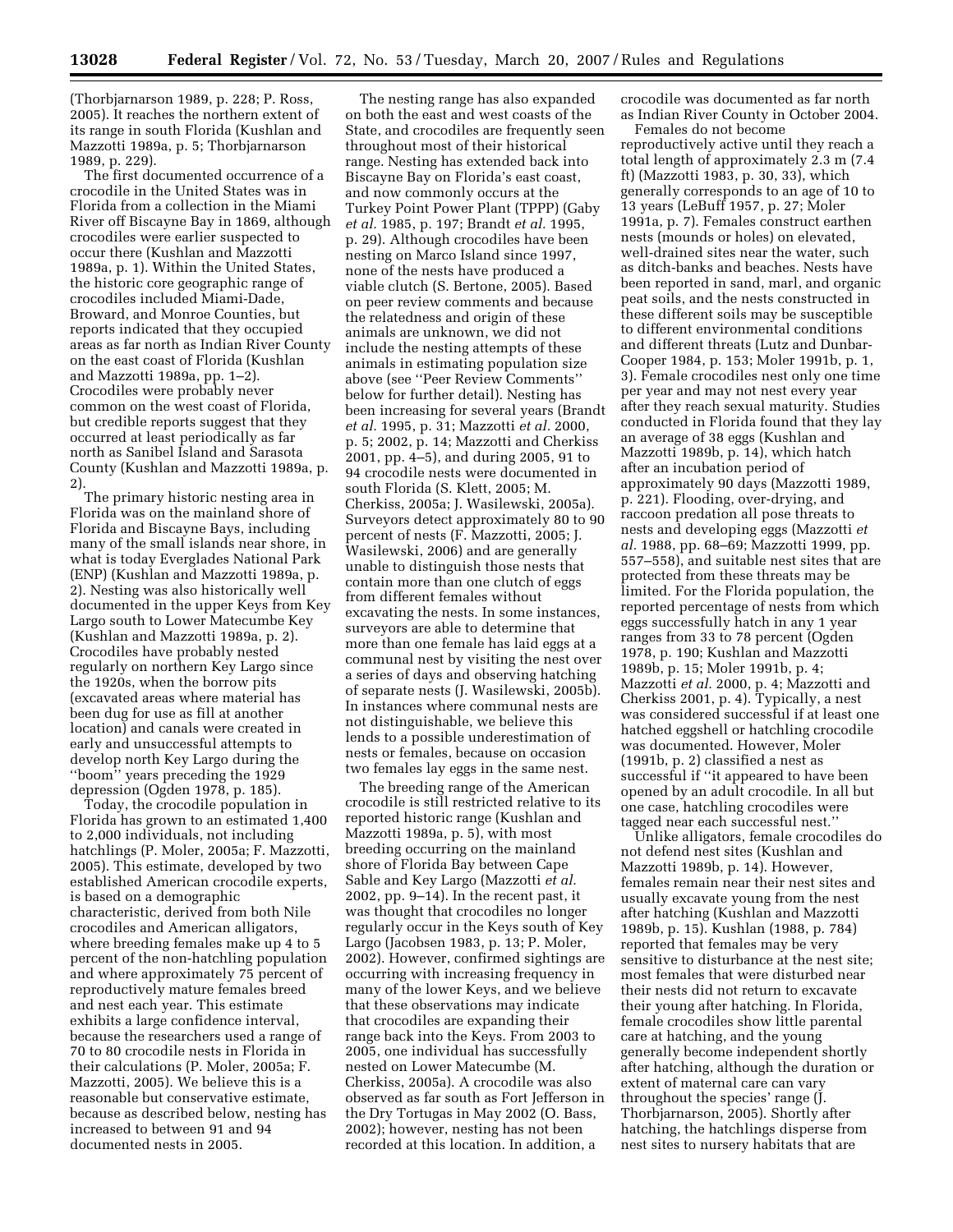generally more sheltered, have lower salinity (1 to 20 parts per thousand (ppt)), shallower water (generally), and more vegetation cover. Hatchlings remain in these nursery habitats until they grow larger. Growth during the first year can be rapid, and crocodiles may double or triple in size (Moler 1991a, p. 6). Growth rates in hatchling crocodiles depend primarily on the availability of fresh water and food in the nursery habitat they occupy and may also be influenced by temperature (Mazzotti *et al.* 1986, pp. 195–196).

Land acquisition efforts by many agencies have provided protection for crocodiles and their habitat in south Florida. Approximately 95 percent of current nesting habitat for crocodiles in Florida is protected (F. Mazzotti, 2006). Crocodile Lake National Wildlife Refuge (CLNWR) was acquired in 1980 to provide over 2,205 ha (5,000 acres) of crocodile nesting and nursery habitat. In 1980, ENP established a crocodile sanctuary in northeastern Florida Bay. A total of 46 public properties (including CLNWR and ENP), owned and managed by Federal, State, or county governments, as well as three privatelyowned properties (including TPPP), are managed at least partially or wholly for conservation purposes and contain potential crocodile habitat within the coastal mangrove communities in south Florida. For example, in the early 1980s, ENP plugged canals, which allowed crocodiles to begin nesting on the canal berms. In 1976, the C–107 canal was completed and provides habitat for crocodiles at TPPP.

# **Previous Federal Action**

We proposed listing of the United States population of the American crocodile as endangered on April 21, 1975 (40 FR 17590). The proposed rule stated that only an estimated 10 to 20 breeding females remained in Florida, mostly concentrated in northern Florida Bay. The primary threats cited included development pressures, lack of adequate protection of crocodiles and their habitat, and the risk of extinction inherent to a small, isolated population. Comments on the proposed rule were received from 14 parties including representatives of the State of Florida, and all supported listing the American crocodile as endangered in Florida. We published a final rule on September 25, 1975, listing the United States population of the American crocodile as endangered (40 FR 44149).

On December 16, 1975, we published a proposal to designate critical habitat for the American crocodile (40 FR 58308). The proposed critical habitat included portions of Biscayne Bay south

of TPPP; northeast Florida Bay, including the Keys; and the mainland extending as far west as Flamingo. We published a final rule designating critical habitat on September 24, 1976 (41 FR 41914). The final rule expanded the critical habitat to include a portion of ENP, including northern Florida Bay to the west of the previously proposed area.

On April 6, 1977, we published a proposed rule to list as endangered all populations of the American crocodile with the exception of those in Florida, and all populations of the saltwater (estuarine) crocodile (*Crocodylus porosus*) due to their similarity in appearance to the American crocodile in Florida (42 FR 18287). We did not, however, publish a final rule for this action.

On February 5, 1979, we provided notice in the **Federal Register** that a status review was being conducted for the American crocodile (outside of Florida) and the saltwater crocodile. The notice specified that we had information to suggest that the American crocodile and the saltwater crocodile may have experienced population declines and extensive habitat loss during the previous decade (44 FR 7060).

On July 24, 1979, we published a proposed rule (44 FR 43442) that recommended listing the American and saltwater crocodiles as endangered throughout their ranges outside of Papua New Guinea, citing widespread loss of habitat and extensive poaching for their hides. The Florida population of the American crocodile was not included because it was previously listed as endangered.

On December 18, 1979, we published a final rule (44 FR 75074) that listed both the American crocodile (with the exception of the previously listed population in Florida) and the saltwater crocodile throughout its range (with the exception of the Papua New Guinea population) as endangered. This action provided protection to these crocodilians worldwide.

The first recovery plan for the American crocodile was approved February 12, 1979 (Service 1979). For a complete discussion, see ''Recovery Accomplishments'' below. On March 24, 2005, we published a proposed rule to reclassify the American crocodile from endangered to threatened in Florida, and to designate crocodiles in Florida as a distinct population segment.

### **Summary of Comments and Recommendations**

In the March 24, 2005, proposed rule, we requested that all interested parties submit comments and information concerning the proposed reclassification of the American crocodile DPS in Florida (70 FR 15052). We also initiated, and requested information for incorporation into, a status review of the American crocodile in Florida. We contacted appropriate Federal and State agencies, scientific experts and organizations, and other interested parties and invited them to comment on the proposal. We provided notification of the publication of the proposed rule through e-mail, facsimile, telephone calls, letters, and news releases sent to the appropriate Federal, State, and local agencies, county governments, elected officials, media outlets, local jurisdictions, scientific organizations, interest groups, and other interested parties. We also posted the proposed rule on the Service's South Florida Ecological Services Office Internet website following the rule's publication.

We accepted public comments on the proposed rule for 60 days, ending May 23, 2005. By that date, we received 11 written comments (including 3 from peer reviewers). Of the comments received, five supported reclassification of the American crocodile DPS in Florida from endangered to threatened, and four opposed the reclassification. The proponents of the reclassification included the International Union for the Conservation of Nature and Natural Resources (IUCN)—Species Survival Commission's Crocodile Specialist Group. Two of the commenters did not state support or opposition to the proposed downlisting. No one expressed comments that the species was recovered or recommended that it should be delisted, and we received no public hearing requests.

In accordance with our peer review policy published on July 1, 1994 (59 FR 34270), we solicited independent opinions from three knowledgeable individuals who have expertise with the species and the geographic region where the species occurs, and are familiar with conservation biology principles. We received comments from all three of the peer reviewers, which are included in the summary below and incorporated into the final rule. The reviewers were affiliated with the State of Florida, a Florida university, and a nonprofit organization. Reviewers provided additional factual information, as well as minor corrections and input on our interpretation of existing information. In general, all peer reviewers supported or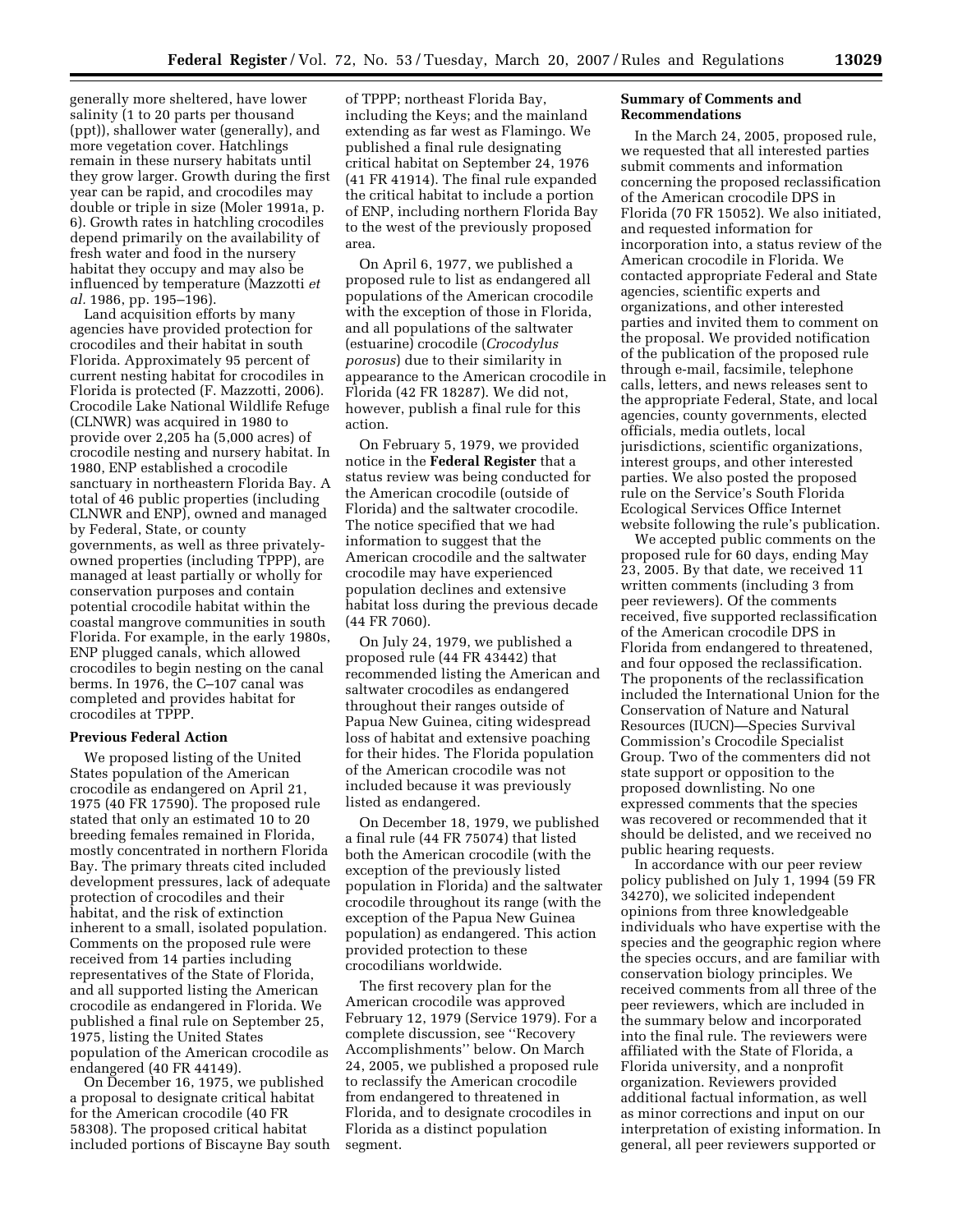concurred with the downlisting of the American crocodile DPS in Florida to threatened status.

We reviewed all comments received from the peer reviewers and the public for substantive issues and new information regarding the proposed reclassification of the American crocodile DPS in Florida. Substantive comments received during the comment period have been addressed below and, where appropriate, incorporated directly into this final rule. The comments are grouped below according to peer review or public comments.

#### *Peer Review/State Comments*

(1) *Comment:* One reviewer expressed concern over current efforts to restore the hydrology in the Florida Everglades and the potential to increase the crocodile's exposure to contaminants. Monitoring the population for nonlethal and endocrine disruptive effects of contaminants was recommended.

*Response:* All properties being acquired for the Comprehensive Everglades Restoration Plan (CERP) are subject to a rigorous environmental site assessment for contaminants, using a protocol developed by the South Florida Water Management District (SFWMD) and the Service. Environmental Risk Assessments (ERAs) are also conducted if the Service deems it necessary. If any contaminant issues are identified, the Service works with the SFWMD to remediate the site. Before water is put on the site, the Service must be convinced that there are either no risks or insignificant risks to Service trust resources, including wildlife. If a contaminant problem is suspected, fish and wildlife are monitored at the project sites, where it would be easier to detect a problem than monitoring crocodiles located off-site. If a problem is found at these sites, then crocodiles may be added to the monitoring plan.

Contaminants were evaluated from eggs in a sampling of nests in the early 1970s through the early 1980s. Eggs were tested for organochlorines and heavy metals, and no exceptional levels were reported (Mazzotti and Cherkiss 2003, p. 18). The Service is not aware of any studies regarding endocrinedisrupting chemicals and their effects on crocodiles.

One contaminant that will be addressed by monitoring postconstruction (rather than prospective ERAs) is mercury. CERP projects have the potential to increase the bioavailability of mercury. As fisheaters, crocodiles could potentially be exposed to some mercury, although they are downstream from where mercury impacts would be greatest. The SFWMD

has a monitoring plan in place with performance criteria. If the criteria were exceeded, the SFWMD would have to correct the problem.

(2) *Comment:* The reviewer was concerned that specific information was not provided on road mortality, which this reviewer characterized as one of the sole remaining human influences of any significance on the crocodile population. The reviewer suggested that if mortality reaches levels of 5 to 15 percent in subadult and adult size classes, then population growth and stability may be affected.

*Response:* The Service, in cooperation with the Florida Fish and Wildlife Conservation Commission (FWC), documents all reported mortalities, including road mortalities. From 1999 to 2005, a total of 33 vehicle-related mortalities and 5 non-vehicle-related mortalities were documented with no consistent increase in mortalities occurring over the years. The largest number of reported mortalities we recorded was 11, in 2002 (nine vehiclerelated and two non-vehicle-related). We recorded seven vehicle-related mortalities and one non-vehicle-related mortality in 2005 (B. Muiznieks, 2005). The maximum number of recorded deaths for any given year has never exceeded 11 mortalities.

For mortality to exceed the minimal threshold of 5 percent (P. Ross, 2005), the lowest point where recruitment and reproductive capacity could be compromised, more than 70 crocodile deaths would have to occur annually based on a population of 1,400 individuals, which we consider to be a conservative population estimate. The actual population could be as high as 2,000. Even with undocumented mortalities, we do not believe we are near this threshold of 70 even though we were conservative in all of our estimates. Despite all of the reported mortalities (not just vehicle collisions), total nesting effort has continued to increase in recent years.

The majority of the road mortalities have occurred on U.S. 1 or Card Sound Road between Florida City and Key Largo. Currently, the Florida Department of Transportation (FDOT) is modifying/widening U.S. Route 1 between Florida City and Key Largo. They will be installing 16, 6 foot by 10 foot, box culverts in various locations along the project corridor. The box culverts will be installed in areas where vehicle-related mortality of crocodiles has occurred. To prevent crocodiles from entering the roadway, FDOT will install a continuous 6-foot-high fence along the western roadway shoulder from approximately Jewfish Creek to

just south of the C–111 Canal. Along the eastern roadway shoulder, FDOT will install two, 100 foot long by 6-foot-high, wing fences in association with each box culvert. To further discourage crocodiles from entering the roadway, the roadside slopes in the vicinity of the box culverts and wildlife crossings will be as steep as practicable. The potential for vehicle-related crocodile mortality will also be reduced by the removal of the Lake Surprise Causeway and the construction of a new bridge over Lake Surprise. Moreover, signs will be posted on the new Lake Surprise and Jewfish Creek bridges alerting drivers to possibility of crocodiles crossing the roadway (J. Wrublik, 2005).

(3) *Comment:* One of the reviewers cautioned that the future health of the crocodile population in Florida Bay is dependent on the restoration of a more natural freshwater flow to the area. The seasonal timing of nesting is determined to a large degree by the availability of fresh water, which improves the survivorship of young crocodiles by reducing the salinity and increasing the availability of invertebrate prey. Hatching of the nests coincides with the beginning of the annual wet season, ensuring that hatchlings emerge from the nests during a period of high fresh water availability. A reduction of freshwater flow into the area could have negative impacts on the younger age classes of crocodiles in Florida Bay.

*Response:* Proposed restoration activities in and around Taylor Slough and the C–111 canal could increase the amount of fresh water entering the estuarine system, and extend the duration of freshwater flow into Florida Bay (U.S. Army Corps of Engineers (Corps) and SFWMD 1999, p. 4–28, K– 135). Alternative D13R hydrologic plan simulation (Corps and SFWMD 1999, p. 1–20) predicts that the addition of fresh water could occur throughout many of the tributaries and small natural drainages along the shore of Florida Bay, instead of primarily from the mouth of the C–111 canal. Salinities in nesting areas, including Joe, Little Madeira, and Terrapin Bays, are projected to be lower for longer periods than they currently are within this area (based on alternative D13R hydrologic plan simulation) (Corps and SFWMD 1999, pp. D–24, D–A–81 to D–A–83, K– 135). This restoration project should increase the amount and suitability of crocodile habitat in northern Florida Bay, and increase juvenile growth rates and survival (Mazzotti and Brandt 1995, p. 7).

While the overall volume of freshwater flow to Biscayne Bay will likely decrease as a result of CERP,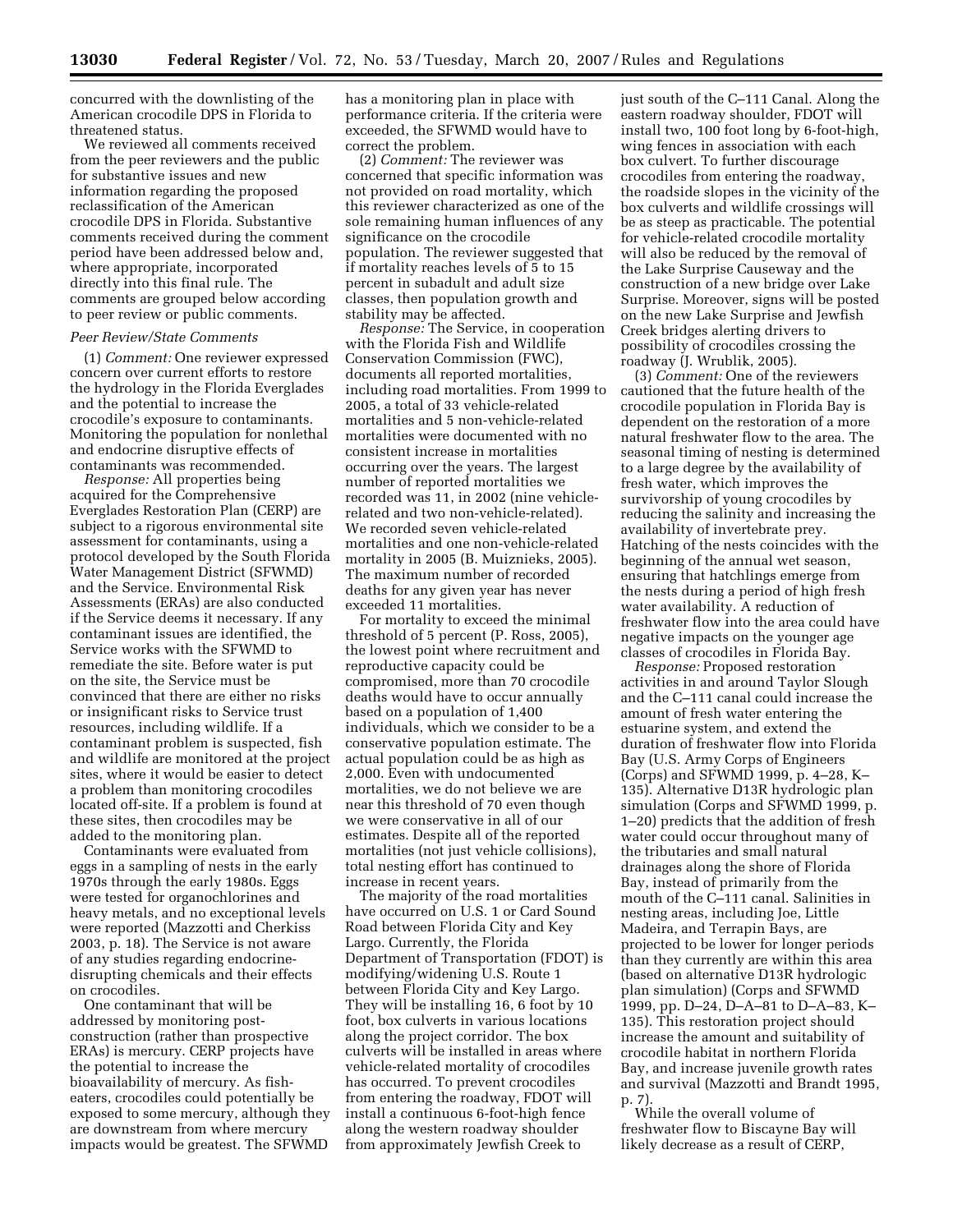substantial tracts of degraded coastal wetlands in central and southern Biscayne Bay will realize improvements in crocodile habitat quality because the fresh water that is currently discharged into the bay through conveyance canals will be redirected into the natural creek systems. The goal is to reestablish flow through a series of natural creek systems along this part of the coastline. If successful, the recreation of these natural creeks systems should significantly improve crocodile habitat along this part of Biscayne Bay. Even if the volume discharged into the wetlands is less than what is currently flowing through the canals, this should improve habitat for crocodiles in this area. One of the performance measures for the Biscayne Bay Coastal Wetlands Project focuses on improvement of juvenile crocodile habitat.

(4) *Comment:* A proactive approach should be undertaken to develop a sound strategy for ''Living with Crocodiles'' in south Florida. The development of a strong public education program alerting people to the growing presence of crocodiles is recommended. Strategies for dealing with "problem" crocodiles are needed.

*Response:* While an informal education campaign is currently being implemented, we will continue to work with our State partners to develop a more formal, proactive education campaign for living with crocodiles. The FWC, with participation from the Service and the National Park Service, completed a human-crocodile interaction response plan in 2005, and through its implementation will continue gathering information on how crocodiles respond to translocation (FWC 2005, pp. 1–8). We agree that we need to conduct additional studies on habitat use and movement patterns with particular emphasis on translocation of individuals. We need to determine if translocating individuals meets the desired objectives. Some nuisance animals that have been translocated in the past have returned to their original capture location.

(5) *Comment:* One of the reviewers commented that no successful nesting has occurred on the southwest coast north of the Ten Thousand Islands. Although several nests have been produced annually in the Marco Island area and occasional nests have been encountered near the Imperial River and on Sanibel Island, these nests have failed for unknown reasons. Also, preliminary genetics analysis suggests that at least some of these animals may not be of Florida origin.

*Response:* Because of the uncertainty of the origin of these individuals and

because none of these nests have ever produced a viable clutch (S. Bertone, 2005), these crocodiles (i.e., their clutches) were not included in any population estimate calculations. At present, the origin of these animals is unknown. They may have originated from 1 to 2 clutches of Key Largo crocodiles that were released in the Naples area in the early 1970s, or from another release of crocodiles from Mexico, Jamaica, Panama, and Ecuador (Behler 1978, pp. 35–41; F. Mazzotti, 2005).

### *Public Comments*

The following public comments address issues that were not raised by the peer reviewers. If an issue brought up by a peer reviewer was also raised by the public, it is discussed above in the peer review comment section rather than below.

(6) *Comment:* One commenter noted that the five factors under section 4(a)(1) of the Act that are considered when a species is listed must also be considered in this action to reclassify the American crocodile DPS in Florida. The commenter also noted that four of these five factors still affect the crocodile and therefore it must remain endangered.

*Response:* We define an endangered species as one that is in danger of extinction throughout all or a significant portion of its range (50 CFR 424.02(e)). We believe that this designation no longer correctly reflects the current status of this taxon in Florida due to a substantial improvement in the species' status. The population in Florida has increased from an estimated 10 to 20 breeding females in 1975 (40 FR 17590) to an estimated 1400–2000 total individuals (not including hatchlings) (P. Moler, 2005a; F. Mazzotti, 2005) producing 91 to 94 nests in 2005 (S. Klett, 2005; M. Cherkiss, 2005a; J. Wasilewski, 2005a), the species distribution has expanded within its historic range, and occupied and potential crocodile habitat are now under public ownership. However, we believe that the status of the species still meets the definition of threatened because the species is likely to become endangered within the foreseeable future throughout all or a significant portion of its range. As discussed by the commenter, the crocodile is still affected by some threats, such as development within coastal areas. The five factors are discussed in depth in the section titled ''Summary of Factors Affecting the Species.''

(7) *Comment:* One commenter stated that many of the actions in the recovery plan for the American crocodile have yet to be conducted.

*Response:* Recovery plans are not regulatory documents and are instead intended to provide guidance to the Service, States, and other partners on methods of minimizing threats to listed species and on criteria that may be used to determine when recovery is achieved. There are many paths to accomplishing recovery of a species, and recovery may be achieved without all criteria being fully met. For example, one or more criteria may have been exceeded while other criteria may not have been accomplished. In that instance, the Service may judge that over all criteria, the threats have been minimized sufficiently, and the species is robust enough, to reclassify the species from endangered to threatened or perhaps to delist the species. In other cases, recovery opportunities may have been recognized that were not known at the time the recovery plan was finalized. These opportunities may be used instead of methods identified in the recovery plan. Likewise, information on the species may be learned that was not known at the time the recovery plan was finalized. The new information may change the extent that criteria need to be met for recognizing recovery of the species. Overall, recovery of species is a dynamic process requiring adaptive management, and our assessment of recovery progress may, or may not, fully adhere to the guidance provided in a recovery plan depending on circumstances that may have changed since completion of the plan.

In this particular instance, we have met the reclassification criteria outlined in the South Florida Multi-Species Recovery Plan (MSRP). Recovery actions will continue for the crocodile under the MSRP, and some actions, such as ''control human-induced crocodile mortality and disturbance,'' remain to be completed.

(8) *Comment:* One commenter stated that the potential effects of sea-level rise should be of concern because of the vulnerability of natural nest sites to increases in water levels.

*Response:* The forecasted temperature increases and the associated sea-level rise over the next 100 years, based on climate models, have changed over time (Westbrook 1998, pp. 1–2). In the early 1980s, forecasters were predicting a 100 year sea-level rise of 7 to 7.9 m (23 to 26 feet) (Westbrook 1998, p. 1). By 1990, the predicted rise was less than 0.9 m (3 feet) (Westbrook 1998, p. 1). The current Intergovernmental Panel on Climate Change forecasts are for a rise of about 0.46 m (1.5 feet), and other forecasts are even lower (Westbrook 1998, p. 1). Recent reports of what many consider to be the best computer models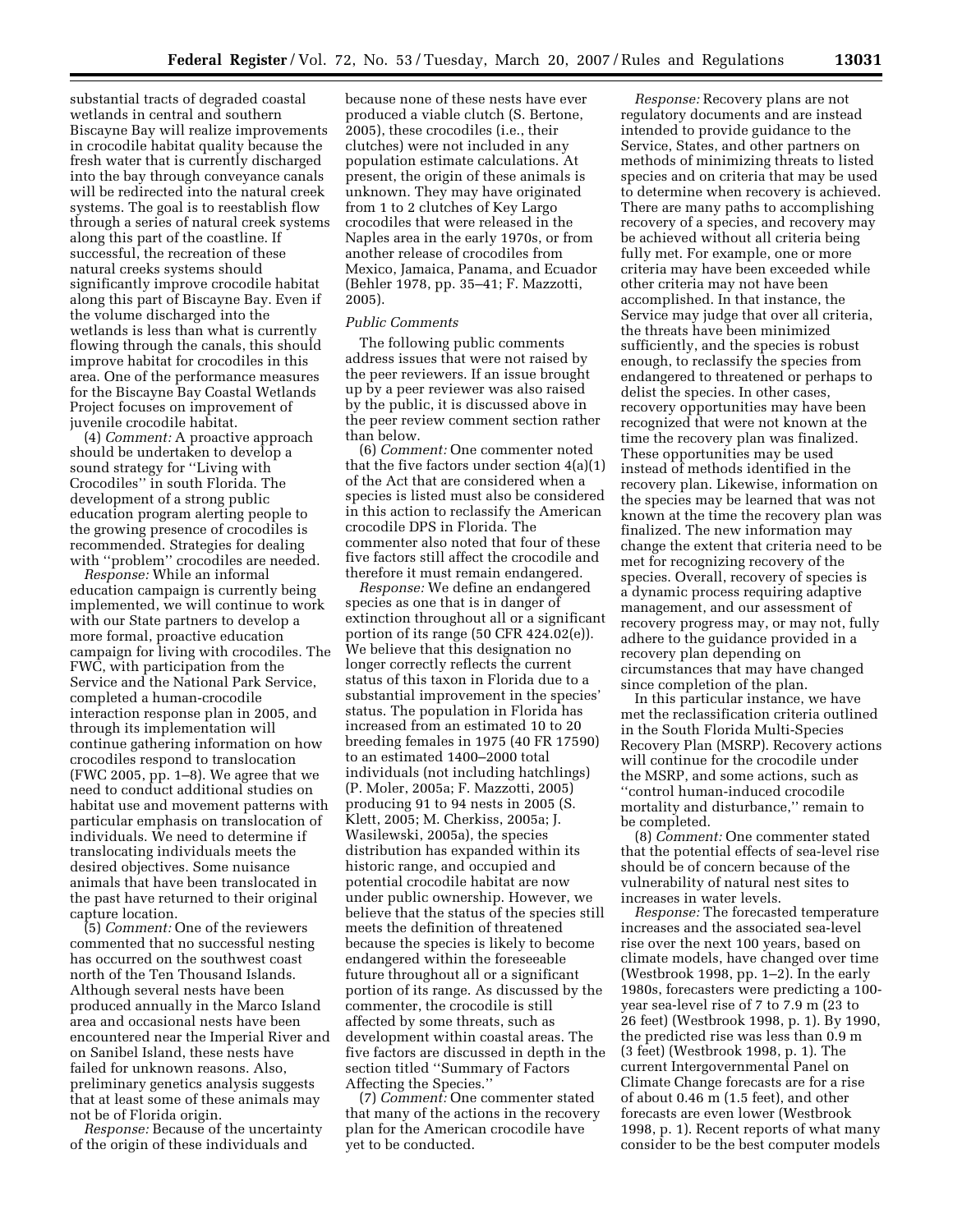indicate a rise of about 3.1 degrees Fahrenheit with a sea level rise of approximately 20 cm (8 inches) (Westbrook 1998, p. 2). Depending upon the extent of sea-level rise, some nests on exposed shorelines and creek banks could potentially disappear. Fortunately, crocodiles will readily use artificial substrates for nests, providing a management option to compensate for negative impacts to existing nesting areas if the need arises (Mazzotti 1999, p. 558). The Service is aware of this issue and will continue to monitor it, but at present we do not believe it represents a significant threat to the crocodile population.

(9) *Comment:* Three commenters expressed concern over poaching or illegal harvest.

*Response:* With this final rule, the American crocodile DPS in Florida will remain protected as threatened under the Act. Our regulations at 50 CFR 17.31, pursuant to section 4(d) of the Act, prohibit the take (harass, harm, pursue, hunt, shoot, wound, kill, trap, capture or collect, or to attempt to engage in any such conduct) of threatened species (without a special exemption).

Only two potential incidences of illegal poaching/taking have been documented in recent years. One occurred in 2002 at the Sexton Cove Estates in Key Largo. A more recent incident of an illegally killed crocodile occurred at Manatee Bay Marina in Miami-Dade County in 2005. This incident is still under law enforcement investigation.

(10) *Comment:* One commenter was concerned about depredation of nests by fire ants and raccoons.

*Response:* The Service recognizes both of these issues and realizes that they have the potential to affect nesting success, but depredation of nests by fire ants and raccoons has not been documented on a regular basis and could vary from year to year. For example, in 2005, 13 nests were depredated in ENP by raccoons (M. Cherkiss, 2005c). We will continue to monitor nesting sites and attempt to appropriately manage for this concern.

(11) *Comment:* One commenter asked if a long term assessment of pesticide and heavy metal contamination levels in crocodile eggs was being conducted.

*Response:* Recovery actions will continue to be funded according to resource availability and the priority given to the recovery action. Long-term assessment of pesticide and heavy metal contamination is a recommended recovery action in the MSRP; however, no long-term assessment is currently being conducted. Contaminants were

evaluated from eggs from a sampling of nests in the early 1970s through the early 1980s. Eggs were tested for organochlorines and heavy metals; however, no exceptional levels were reported (Mazzotti and Cherkiss 2003, p. 18).

(12) *Comment:* One commenter mentioned threats from introduced nonnative wildlife, particularly the Nile monitor (*Varanus niloticus*), a species known to be a predator on nests and young of the larger and more aggressively protective Nile crocodile (*Crocodilus niloticus*).

*Response:* No adverse impacts on the American crocodile by the Nile monitor have been documented. Although *Varanus* spp. have been observed in Miami-Dade County, there is no evidence of reproducing populations (Enge *et al.* 2004, p. 572). If Nile monitors are documented in the vicinity of crocodile nesting areas, appropriate measures will need to be taken to eradicate them from the area.

(13) *Comment:* With the rapidly growing human population in south Florida, anthropogenic threats to the crocodile will increase. Specific threats include vehicle collisions, boat propellers, and lead poisoning from fishing sinkers.

*Response:* The Service documents all reported crocodile mortalities. From 1999 to 2005, a total of 33 vehiclerelated mortalities and 5 non-vehiclerelated mortalities were documented, with no consistent increase in mortalities occurring over the years. See response to comment 2. Boat propellers and lead poisoning have accounted for only a small proportion of the documented mortalities. Given the annually increasing population size, we do not believe that the recruitment and reproductive capacity of the population is being compromised by these mortalities.

(14) *Comment:* One commenter was concerned that if the crocodile is reclassified to threatened there will not be as much pressure for continued and increased flows of fresh water to Florida and Biscayne Bays.

*Response:* See response to comment 3 above.

(15) *Comment:* One commenter was concerned about the loss of nesting habitat due to invasive species, particularly tide-dispersed species such as beach naupaka (*Scaevola taccada*) and Asiatic Colubrina (*Colubrina asiatica*).

*Response:* Although invasive plant species occur in crocodile nesting areas, invasive plant species have not been documented to negatively affect selection of nesting locations. Overall,

land managers are concerned about the invasion of nonnative plants, but more for the conversion of native to nonnative habitats than for the direct loss of crocodile nesting habitat.

Protection and enhancement of nesting habitat within each of the three primary crocodile nesting areas has been ongoing for many years. Land managers at the three primary nesting areas control exotic vegetation. Containment and elimination of invasive, exotic vegetation species is part of the ENP's Strategic Plan. CLNWR has an exotic plant control program and has received additional funding in recent years from the Florida Keys Invasive Exotics Task Force. For instance, the swamp fern (*Blechnum serrulatum*), a native of Florida but not of the Keys, is removed from the crocodile nesting berms at CLNWR. Chemical and mechanical removal of the swamp fern is conducted on an asneeded basis. As another example, TPPP has designated nesting ''sanctuaries'' where habitat management includes exotic vegetation control (primarily Australian pine and Brazilian pepper) and encouragement of the growth of low-maintenance native vegetation.

(16) *Comment:* Two commenters stated that the Service's previous recovery documents identified recovery goals of 60 breeding females and therefore reclassifying the crocodile because 61 nests were documented in 2003 is premature. One of these commenters also indicated that recovery criteria should be based on the present and future availability of suitable habitat.

*Response:* Crocodile nest numbers have been steadily increasing since 2001, and in the 2005 nesting year, nest numbers totaled 91 to 94 nests (S. Klett, 2005; M. Cherkiss, 2005a; J. Wasilewski, 2005a). The crocodile has been at or above the recovery criterion of 60 breeding females for 3 consecutive years. Further, the population in Florida has more than doubled, and the species distribution has expanded within its historic range. In addition, approximately 95 percent of nesting habitat for crocodiles in Florida is under public ownership or otherwise protected (F. Mazzotti, 2006). The recommendation that recovery criteria should be based on suitable habitat will be considered in the next revision of the recovery plan for this species.

(17) *Comment:* Another commenter recommended that we stop all surveys because they are harassment and constitute danger and injury for crocodiles.

*Response:* For the surveys to be conducted, a section 10(a)(1)(A) permit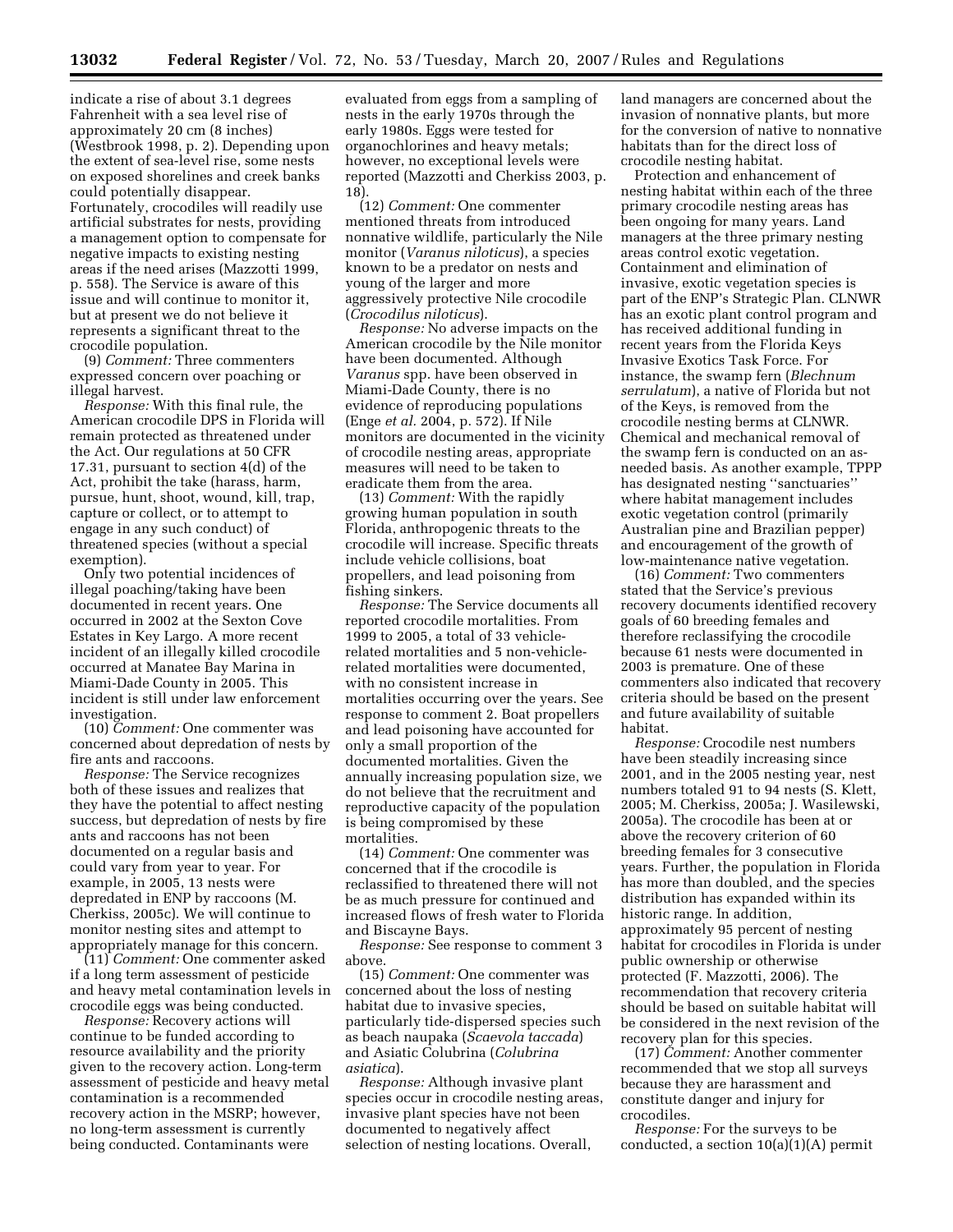is required under the Act. Before such a permit can be issued, all activities must be justified in relation to enhancement of survival and recovery, effects to the species, and qualifications of permittees. By definition, authorized activities should benefit species' recovery with minimal adverse effects by qualified permittees. None of the permitted activities, like surveys, are expected to result in death or injury to any individuals, and any injury or mortality will be incidental to other actions. By contrast, the information gained from permitted research is necessary for the conservation and management of the crocodile, which is needed to aid in the survival and recovery of the species in the wild.

(18) *Comment:* One commenter recommended that reclassification should not occur until after the CERP fresh water restoration projects are completed, and 10 percent of the documented hatchlings in 2003 survive to become subadults.

*Response:* We believe we have already met the reclassification criteria for the crocodile because the population in Florida has more than doubled, the species distribution has expanded within its historic range, and occupied and potential crocodile habitat is protected, as outlined in the ''Summary of Factors Affecting the Species'' section.

Attempts were made to mark crocodiles hatched in 2003, but all hatchlings may not have been marked because dispersal may have occurred prior to the researchers arriving at the nest. A crocodile is considered a subadult from 2 to 6 years of age and can start breeding at 7 years of age. CERP projects, such as the C–111 canal (which is anticipated to have construction completed in 2012), will be completed after the hatchlings marked in 2003 become subadults. Therefore, we will have information on survivorship obtained through monitoring of any hatchling crocodiles marked in 2003 before CERP projects like the C–111 canal are completed.

(19) *Comment:* One commenter noted that a population having 50 breeding females would be ranked as ''critically endangered'' under the IUCN criteria.

*Response:* The comments the Service received on the proposed rule from the Co-Regional Chairman of the North American Region IUCN SSC Crocodile Special Group Steering Committee stated that ''it is the opinion of the CSG [Crocodile Specialist Group] members familiar with the species in Florida, that criteria for reclassification, as outlined in the reclassification proposal have been met.'' The Service has reviewed

the IUCN definition of critically endangered and because the crocodile population in Florida has more than doubled, the species distribution has expanded within its historic range, and occupied and potential habitat are now under public ownership, the Service does not believe that the crocodile population in Florida meets this definition.

(20) *Comment:* One commenter questioned the scientific veracity of data used in the proposed rule.

*Response:* The population and nesting data utilized by the Service were obtained from FWC crocodile experts, crocodile experts at State universities, and a Florida Power and Light (FPL) crocodile biologist. These individuals have been monitoring crocodiles and conducting research on the species for much of their careers. The population and nesting data we are relying on to make our decision in this instance were not published in a peer-reviewed journal; however, that is typical for most wildlife monitoring data. Our overall analyses and conclusions based on that data, combined with other information from peer-reviewed journal articles, were reviewed by three peer reviewers (see ''Peer Review'' comments above), all of whom concurred with proceeding with reclassification. The three peer reviewers agreed that the American crocodile DPS in Florida has significantly increased since listing and that the majority of the species' habitat is protected or under special management consideration. We have used the best available scientific data in determining to reclassify the American crocodile DPS in Florida from endangered to threatened.

### **Distinct Vertebrate Population Segment Analysis**

The Act defines ''species'' to include '' \* \* \* any distinct population segment of any species of vertebrate fish or wildlife which interbreeds when mature.'' On February 7, 1996, we published in the **Federal Register** our Policy Regarding the Recognition of Distinct Vertebrate Population Segments (DPS Policy) (61 FR 4722). For a population to be listed under the Act as a distinct vertebrate population segment, three elements are considered: (1) The discreteness of the population segment in relation to the remainder of the species to which it belongs; (2) the significance of the population segment to the species to which it belongs; (3) the population segment's conservation status in relation to the Act's standards for listing (i.e., is the population segment endangered or threatened?). The best available scientific information

supports recognition of the Florida population of the American crocodile as a distinct vertebrate population segment. We discuss the discreteness and significance of the DPS within this section; the remainder of the document discusses the status of the Florida DPS.

*Discreteness:* The DPS policy states that vertebrate populations may be considered discrete if they are markedly separated from other populations of the same taxon as a consequence of physical, physiological, ecological, or behavioral factors, and/or they are delimited by international governmental boundaries within which significant differences exist in control of exploitation, management of habitat, conservation status, or regulatory mechanisms.

The Florida population segment represents the northernmost extent of the American crocodile(s range (Kushlan and Mazzotti 1989a, p. 5; Thorbjarnarson 1989, p. 229). It is spatially separated by approximately 90 miles of open ocean from the nearest adjacent American crocodile population in Cuba (Kushlan 1988, pp. 777–778). The Gulf Stream, or the Florida Current (the southernmost leg of the Gulf Stream), flows through this 90-mile (145-km) gap. This strong current makes it unlikely that crocodiles would regularly, or even occasionally, move between Florida and Cuba. Behaviorally, American crocodiles are not predisposed to travel across open ocean. They prefer calm waters with minimal wave action, and most frequently occur in sheltered, mangrovelined estuaries (Mazzotti 1983, p. 45). No evidence is available to suggest that crocodiles have crossed the Florida Straits. There are no other American crocodile populations in close proximity to Florida (Richards 2003, p. 1) that would allow direct interaction of animals. The Florida population is effectively isolated from other crocodile populations and functions as a single demographic unit. Consequently, we conclude that the Florida population of the American crocodile is discrete from other crocodile populations as a consequence of physical and behavioral factors.

The genetic makeup of the Florida population of the American crocodile is recognizably distinct from populations in other geographic areas within its range (M. Forstner, 1998). Analysis of mitochondrial DNA suggests that the Florida population may be genetically more closely related to American crocodile populations in Central and South America than to those in Jamaica and Hispaniola (P. Moler, 2005b).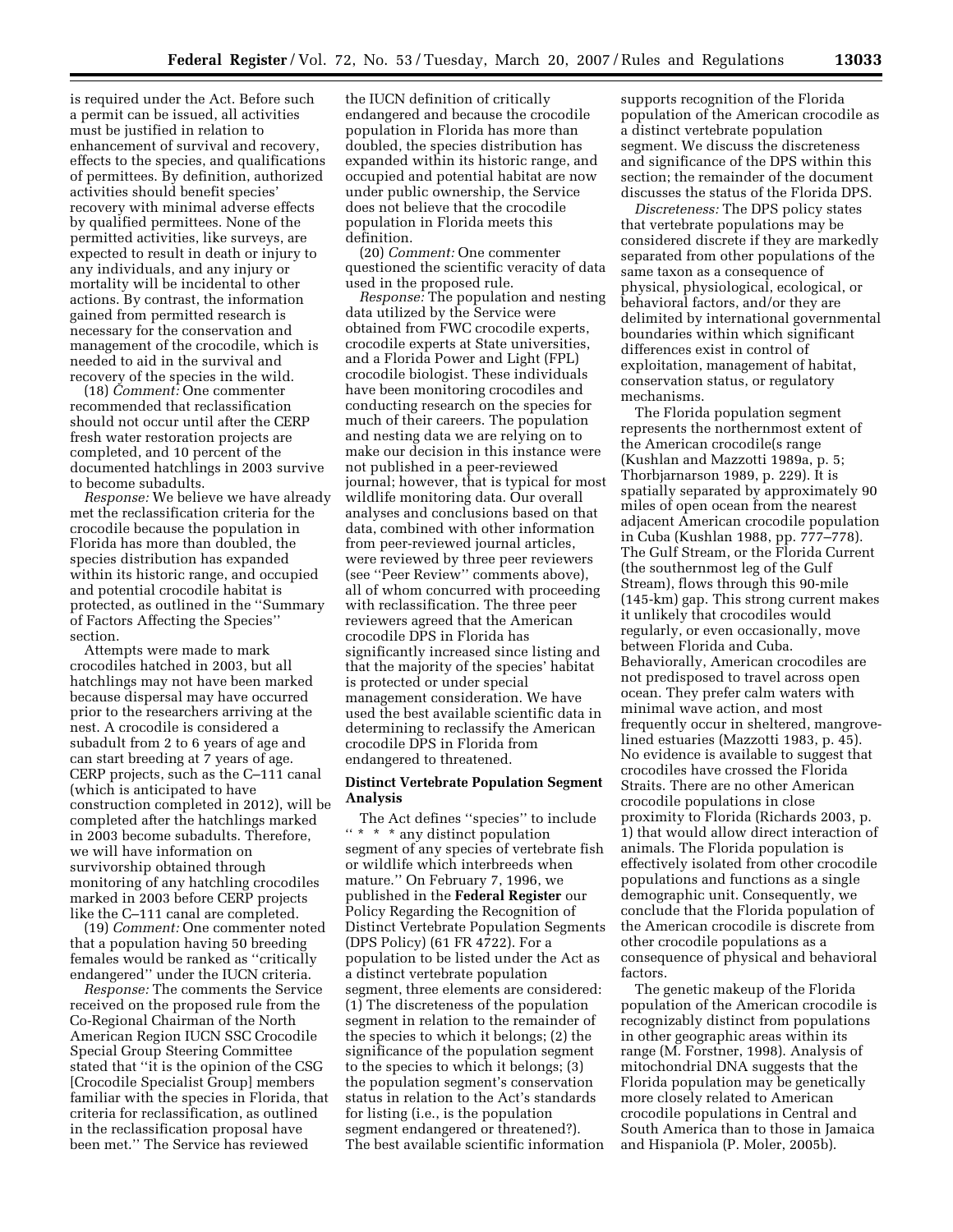*Significance:* The DPS policy states that populations that are found to be discrete will then be examined for their biological or ecological significance. This consideration may include evidence that the loss of the population would create a significant gap in the range of the taxon. The Florida population of the American crocodile represents the northernmost portion of the species' range in the world (Kushlan and Mazzotti 1989a, p. 5; Thorbjarnarson 1989, p. 229) and the only population in the United States. Loss of this population would result in a significant reduction to the extent of the species( range and ecological variability. Maintaining this species throughout its historic and current range is important to ensure its genetic diversity and population viability. While it is difficult to determine to what degree the Florida population of the crocodile contributes substantially to the security of the species as a whole, the apparent isolation and evidence of genetic uniqueness (M. Forstner, 1998) suggest that the Florida population substantially contributes to the overall diversity within the species and is biologically or ecologically significant.

#### **Recovery Accomplishments**

The first recovery plan for the American crocodile was approved on February 12, 1979 (Service 1979, pp. 1– 24). The recovery plan was revised on February 2, 1984 (Service 1984, pp. 1– 37). The recovery plan for the American crocodile was revised again and included as part of the MSRP, which was approved in May 1999 (Service 1999, pp. 4–505 to 4–528); this version represents the current recovery plan for this species.

The MSRP identifies 10 primary recovery actions for the crocodile. Species-focused recovery actions include: (1) Conduct surveys to determine the current distribution and abundance of crocodiles; (2) protect and enhance existing colonies of crocodiles; (3) conduct research on the biology and life history of crocodiles; (4) monitor the south Florida crocodile population; and (5) inform the public about the recovery needs of crocodiles. Habitat-focused recovery actions include: (1) Protect nesting, basking, and nursery habitat of crocodiles in south Florida; (2) manage and restore suitable habitat of crocodiles; (3) conduct research on the habitat relationships of the crocodile; (4) continue to monitor crocodile habitat; and (5) increase public awareness of the habitat needs of crocodiles. All of these primary recovery actions have been initiated.

Nest surveys and subsequent hatchling surveys around nest sites are conducted in all areas where crocodiles are known to nest (Mazzotti *et al.* 2000, p. 3; Mazzotti and Cherkiss 2003, p. 24). Nest monitoring has been conducted nearly continuously at each of the three primary nesting areas (CLNWR, ENP, and TPPP) since 1978. In addition, detailed surveys and population monitoring have been conducted annually since 1996 throughout the crocodile's range in Florida. These surveys documented distribution, habitat use, population size, and age class distribution. During both surveys and nest monitoring, crocodiles of all age classes are captured and marked (Mazzotti and Cherkiss 2003, p. 24). These marked individuals provide information on survival, longevity, growth, and movements (Mazzotti and Cherkiss 2003, p. 24). All captured individuals are marked by clipping tail scutes in a prescribed manner so that each crocodile is given an individual identification number (Mazzotti and Cherkiss 2003, pp. 24–25). In addition, hatchlings at TPPP are marked with microchips placed under the skin.

Ecological studies have been initiated or continued in recent years. Laboratory (e.g., Dunson 1982, p. 375; Richards 2003, p. 29) and field (e.g., Mazzotti *et al.* 1986, p. 192) studies have continued on the effects of salinity on the growth rate and survival of crocodiles in the wild. Analyses of contaminants in crocodile eggs have been conducted in south Florida, and these analyses contribute to a record of contaminants data as far back as the 1970s (Hall *et al.*  1979, p. 90; Stoneburner and Kushlan 1984, p. 192).

Protection and enhancement of habitat within each of the three primary American crocodile nesting areas have been ongoing for many years. TPPP has implemented management actions to minimize disturbance to crocodiles and their nesting habitat. This includes the designation of nesting ''sanctuaries'' where access and maintenance activities are minimized. Habitat management in these areas includes exotic vegetation control and encouraging the growth of low-maintenance native vegetation. On CLNWR, management has focused on maintaining suitable nesting substrate. The organic soils that compose the nesting substrate have subsided over time, leading to the potential for increased risk of flooding or unfavorable microclimate. Nesting substrate has been augmented and encroaching vegetation in nesting areas has been removed. In ENP, management has included screening or barricades around active nest sites to prevent raccoon

depredation or human disturbance of nest sites (M. Cherkiss, 2005b).

Signs have been in place for several years along highways in the areas where most road kills have occurred to alert motorists to the presence of crocodiles. Fences were also erected along highways to prevent crocodiles from crossing, although several of these fences were later removed because they were ineffective when not properly maintained and may have contributed to additional road kills by trapping animals on the road. The remaining sections of fence are intended to funnel crocodiles to culverts where they can cross underneath roads without risk. Other efforts to reduce human-caused mortality include law enforcement actions and signs that inform the public about crocodiles in areas where crocodiles and people are likely to encounter each other, such as at fish cleaning stations along Biscayne Bay.

The FWC established a standard operating protocol in 1988 to manage crocodile-human interactions. This protocol established a standard procedure that included both public education to encourage tolerance of crocodiles and translocation of crocodiles in situations that may threaten the safety of either crocodiles or humans. While the protocol has led to the successful resolution of many complaints, many of the large crocodiles that have been translocated under the protocol have shown strong site fidelity and returned to the areas from which they were removed (Mazzotti and Cherkiss 2003, p. 18, table 5). Translocation appears to be effective with small crocodiles (generally less than 6 ft total length), but may not completely resolve human-crocodile interactions involving larger, older animals. Developing an effective, proactive protocol to address humancrocodile interactions is necessary to ensure the safety of crocodiles of all age groups near populated areas and to help maintain a positive public perception of crocodiles and their conservation. The FWC, with participation from the Service and National Park Service, completed a human-crocodile interaction response plan in 2005, and through its implementation will continue gathering information on how crocodiles respond to translocation.

#### **Recovery Plan Provisions**

The MSRP specifies a recovery objective of reclassifying the species to threatened, and describes recovery criteria as:

Previous recovery efforts identified the need for a minimum of 60 breeding females within the population before reclassification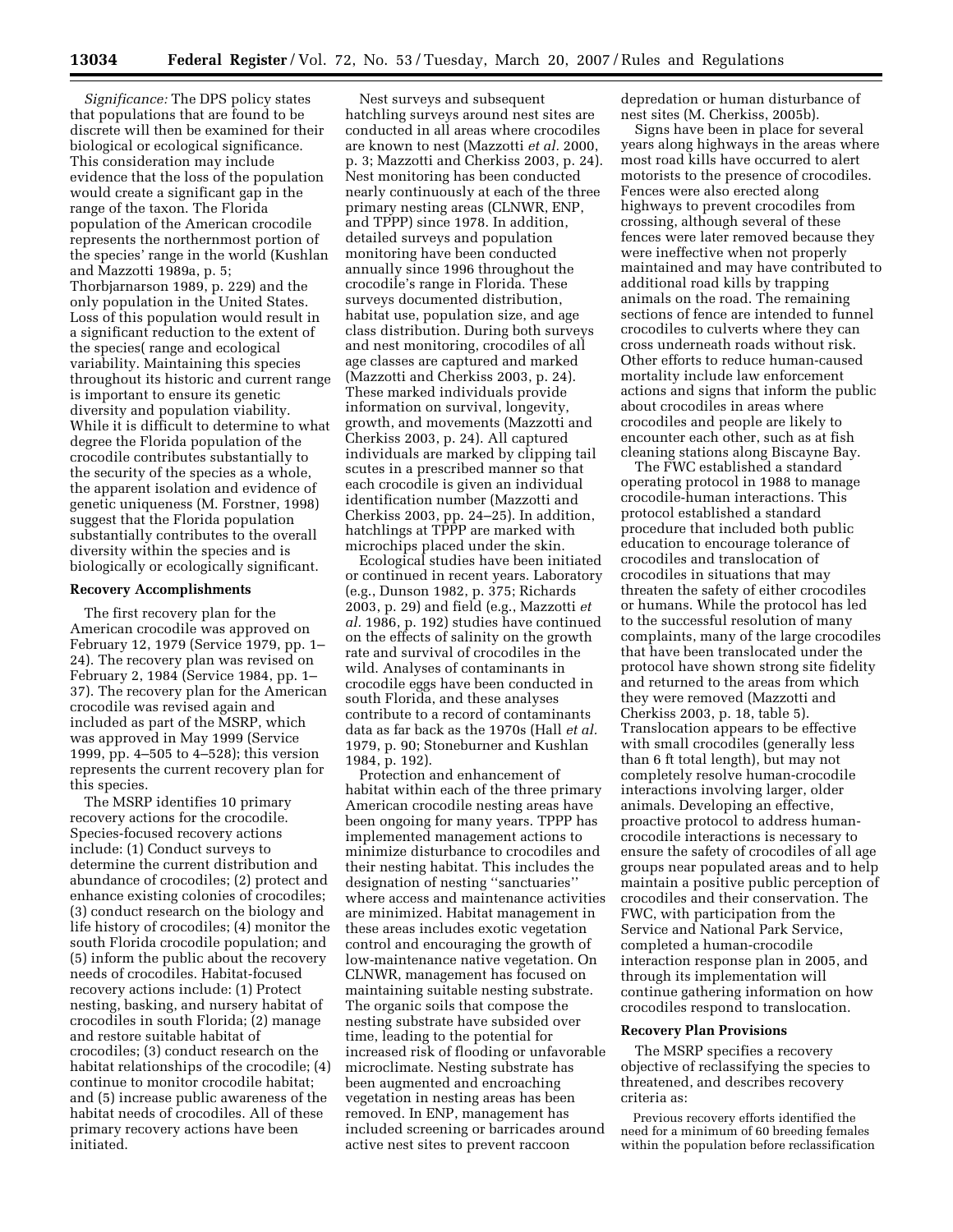could be considered. Since these criteria were developed, new information, based on consistent surveys, has indicated that the total number of nesting females has increased substantially over the last 20 years, from about 20 animals to about 50, and that nesting has remained stable at the major nesting areas. Based on the fact that the population appears stable, and that all of the threats as described in the original listing have been eliminated or reduced, reclassification of the crocodile will be possible, provided existing levels of protection continue to be afforded to crocodiles and their habitat, and that management efforts continue to maintain or enhance the amount and quality of available habitats necessary for all life stages.

Based on these criteria outlined in the MSRP, the crocodile can be reclassified as threatened in Florida at this time because the species and its habitat are protected and management efforts continue to maintain or enhance the amount and quality of available habitat. In addition, the nesting range has expanded on both the east and west coasts of the State; crocodiles are frequently documented throughout most of their historical range; nesting has returned to Biscayne Bay on Florida's east coast and now commonly occurs at TPPP; and nesting has been increasing for several years. Since 2001, when there were 50 known nests in Florida, the number of documented nests in Florida has continued to increase to between 91 and 94 in 2005, which satisfies the MSRP recommended minimum of having 60 breeding females before reclassification can be considered. The level of protection currently afforded to the species and its habitat, as well as the status of habitat management, are outlined in the ''Summary of Factors Affecting the Species'' section of this rule.

### **Summary of Factors Affecting the Species**

Section 4(a)(1) of the Act and regulations promulgated to implement the listing provisions of the Act (50 CFR part 424) set forth five criteria to be used in determining whether to add, reclassify, or remove species on the List of Endangered and Threatened Wildlife and Plants. These five factors and their application to the American crocodile are as follows:

# *A. The Present or Threatened Destruction, Modification, or Curtailment of Its Habitat or Range*

The original rule proposing listing (40 FR 17590, April 12, 1975) identified intensive human development and subsequent loss of habitat as a primary threat to crocodiles. Since listing, much of the nesting habitat has remained

intact and been afforded some form of protection. In addition, nesting activity that was concentrated in a small portion of the historic range in northeastern Florida Bay at the time of listing now occurs on the eastern, southern, and southwestern portions of the Florida peninsula. The primary nesting areas in northern Florida Bay that were active at the time of listing are protected and under the management of ENP, which has consistently supported the largest number of nests and the largest population of American crocodiles in Florida. The habitat in ENP is protected and maintained for crocodiles, and ongoing hydrologic restoration efforts may improve the quality of the habitat in ENP. Managers at ENP emphasize maintaining high quality natural habitat that includes crocodile nesting areas. Restoration of disturbed sites, hydrologic restoration, and removal of exotic vegetation like Australian pine (*Casuarina equisetifolia*) and Brazilian pepper (*Schinus terebinthifolius*) have improved nesting sites, nursery habitat, and other areas frequented by crocodiles.

Since the original listing, we have acquired and protected an important nesting area for crocodiles: CLNWR on Key Largo. The acquisition of CLNWR in 1980 provided protection for over 2,205 ha (5,000 acres) of crocodile nesting and nursery habitat. Habitat on CLNWR is protected and managed to support the local crocodile population. Almost all of the nesting on Key Largo occurs within CLNWR on artificial substrates composed of spoil taken from adjacent ditches that were dredged prior to acquisition of the property. These sites and the surrounding high quality nursery habitat consistently support five to eight nests each year. Nest success on CLNWR is strongly influenced by environmental factors, and typically only about half of the nests are successful (P. Moler, 2005b).

The nesting substrate on CLNWR has begun to settle and, in an effort to maintain nesting habitat, the substrate has been augmented at two sites to return it to its original elevation. Nesting has been documented at both of the elevated sites. In order for these areas to remain as nesting and nursery sites, they need to be cleared of invasive exotics. Encroachment of native and exotic plants along the levees needs to be controlled for these areas to remain suitable for nesting crocodiles and their young. In general, CLNWR is closed to public access; access is granted by special use permit only.

Both CLNWR and ENP have implemented programs that provide for maintenance of natural conditions that

will benefit the crocodile; ENP is in the process of preparing a General Management Plan that will formalize ongoing management actions and further protect crocodile habitat (S. Snow, 2006), and CLNWR has finalized their plan (Service 2006, pp. 1–127). A management plan as defined here and throughout this rule is not regulatory. These plans are developed by the property owners, and outline strategies and alternatives needed to conserve habitat and in some cases species on the property. Implementation of the plan is not mandatory. The plan should be updated on a regular basis so that managers and staff have the latest information and guidance for crocodile management.

In addition to the two primary, publicly-owned, crocodile nesting sites, additional nesting habitat has been created within the historic range on a site that may not have historically supported nesting. TPPP, owned and operated by FPL, contains an extensive network of cooling canals (built in 1974) that provides good crocodile habitat in Biscayne Bay. The site is approximately 1,214 ha (3,000 acres), and the majority is considered crocodile habitat. The number of nests at this site has risen from 1 to 2 per year between 1978 and 1981 (Gaby *et al.* 1985, p. 193), to 10 to 15 nests per year in the 1990s (Brandt *et al.* 1995, p. 31; Cherkiss 1999, p. 15; J. Wasilewski, 1999, 2005a), and supported 25 nests in 2005 (J. Wasilewski, 2005a). This property now supports the second largest breeding aggregation of crocodiles in Florida. TPPP has developed and implemented a management plan that specifically addresses crocodiles. TPPP is also closed to access other than personnel who work at the facility. FPL personnel maintain the canals and crocodile habitat through activities like exotic vegetation control and planting of lowmaintenance native vegetation. FPL personnel also have supported an extensive crocodile monitoring program since 1976. Operation of the TPPP is licensed by the Nuclear Regulatory Commission through 2032, and FPL plans to continue crocodile management and monitoring while the plant is in operation (B. Bertleson, 2002).

FPL has also developed the Everglades Mitigation Bank along the western shore of Biscayne Bay immediately adjacent to the TPPP, which may help bolster the crocodile population in Biscayne Bay in coming years. This site is a wetlands mitigation bank, approximately 5,665 ha (14,000 acres) in size, of which about 5,050 ha (10,000 acres) is crocodile habitat. As of November 2005, crocodile nesting has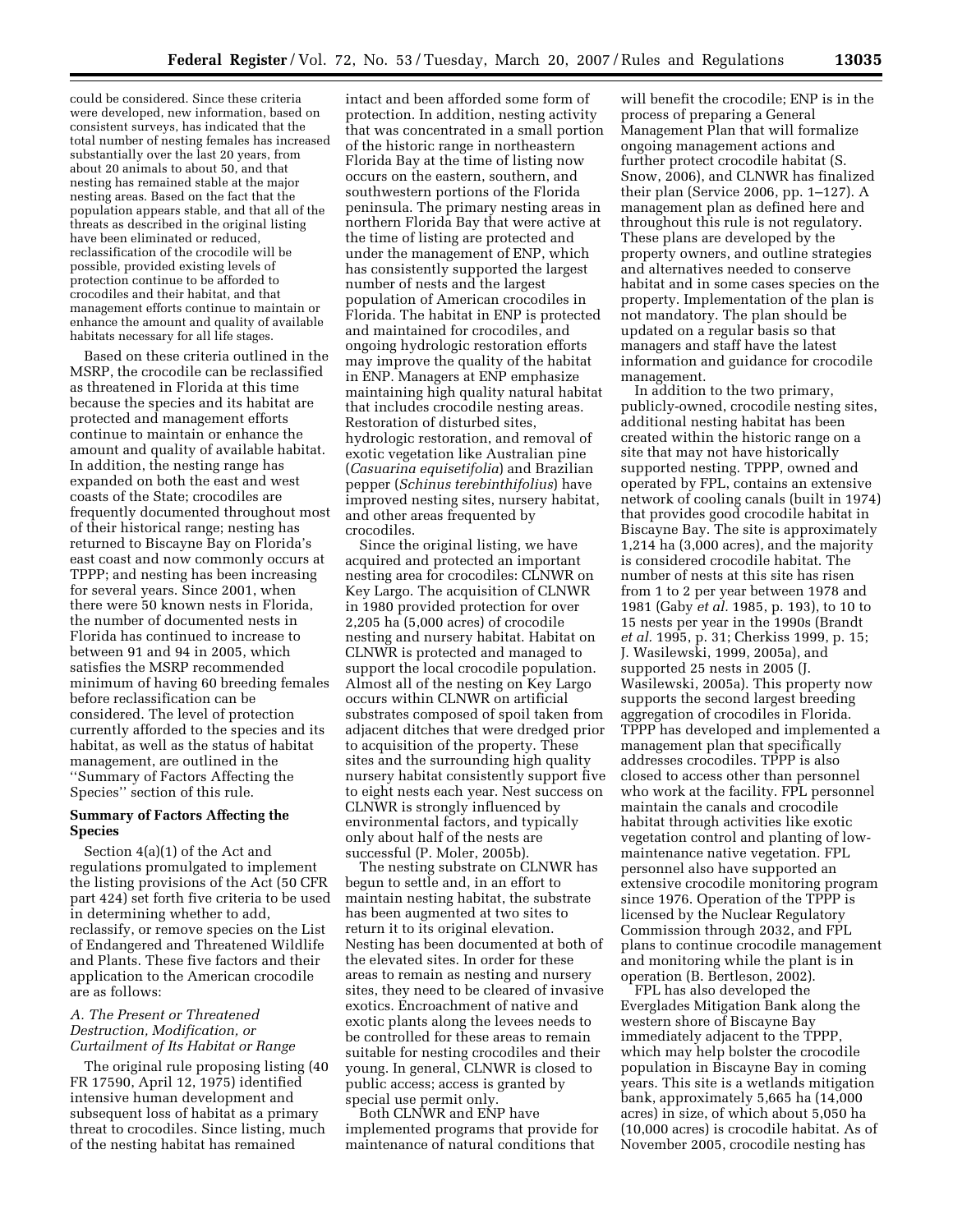not been recorded on this site, but it is anticipated that nesting will occur in the near future (J. Wasilewski, 2005b). It is difficult to estimate in advance how many potential nesting sites will occur here, but we believe that it will be roughly equivalent to the TPPP site. This area will be protected in perpetuity and may help offset any loss of the artificial habitat at TPPP if that site is modified after the current operating license expires in 2032.

Even though nesting habitat at TPPP is created rather than natural, and all of the nesting at CLNWR and some areas of ENP is on artificial or created substrate, crocodiles have successfully moved into and used these habitats. We believe that it is important to continue to provide protection for the artificial habitats that crocodiles opportunistically use within their current range.

Outside of these areas that now comprise primary nesting habitat for crocodiles, land acquisition has provided protection to many other areas of potential habitat for crocodiles in Florida. A total of 44 public properties, owned and managed by Federal, State, or county governments, as well as two privately-owned properties managed at least partially or wholly for conservation purposes, contain potential habitat for crocodiles. Thirtyfive of these conservation lands operate under management plans (e.g., Florida Department of Environmental Protection 2001, pp. 1–103). All of the plans prescribe management actions that will provide conditions beneficial for crocodiles and maintain or improve crocodile habitat and potential nesting sites. A common action called for in many of the plans is exotic vegetation control, and some plans (e.g., Rookery Bay National Estuarine Research Reserve, Collier-Seminole State Park) have goals to restore the natural freshwater flow patterns through hydrological restoration (e.g., Florida Department of Environmental Protection 2000, p. 4). These 44 public properties contain about 28,330 ha (70,000 acres) of potential crocodile habitat, whereas together ENP and CLNWR contain about 131,120 ha (324,000 acres). A total of approximately 166,000 ha (410,000 acres) of mangrove-dominated vegetation communities are present in south Florida on public and private lands (i.e., TPPP) that are managed at least partially for conservation purposes. Approximately 10,117 ha (25,000 acres) of mangrove habitat occurs in south Florida outside of conservation lands. Only a small fraction (<5 percent) of known nests

currently occur on unprotected sites (F. Mazzotti, 2006).

With the majority of crocodile nesting habitat under protection for conservation purposes, the total Florida crocodile population estimated between 1,400 and 2,000 individuals (not including hatchlings), the expansion of the nesting range on both the east and west coast of Florida, and with crocodiles seen throughout most of their historical range, we believe that the species now meets the definition of threatened. However, the rapid rate of development in coastal areas in south Florida will limit population future expansion through habitat loss, fragmentation, and interactions with humans (as discussed under Factor E) and therefore still poses a threat to full recovery of crocodiles in Florida because current populations are not sufficient to withstand habitat pressure. The current population size and distribution are not yet sufficient to consider the American crocodile in Florida free of threats, so additional habitat conservation will be necessary before the crocodile is ready for delisting. In addition, since most of the nesting occurs on artificial substrate that must be maintained through active management, recovery of the species will depend on continued maintenance of existing nesting areas and/or expansion of nesting into areas with natural substrates.

# *B. Overutilization for Commercial, Recreational, Scientific, or Educational Purposes*

Prior to listing in 1975, crocodiles were frequently collected for museums and zoos, and at least occasionally shot for sport. Though it is difficult to estimate the magnitude of collection and sport hunting, several lines of evidence suggest that they may have significantly impacted the Florida population prior to listing. Moore (1953, p. 54) reported on a collector who advertised that he would pay for any live crocodiles anywhere in south Florida; these were added to his collection at a zoological garden. This collector claimed to have the largest collection of American crocodiles in the United States. Incidental and intentional killing by fishermen in Florida Bay was common (Moore 1953, pp. 55–56). At the time of listing in 1975, the final rule stated that poaching for skins and eggs still sometimes occurred and crocodiles were occasionally shot for sport from passing boats. Ogden (1978, p. 193) reported that 4 of the 10 human-caused crocodile deaths he was aware of between 1971 and 1975 resulted from shooting.

Since listing in 1975, few malicious killings have been recorded (Kushlan 1988, p. 784; Moler 1991a, pp. 3–4; P. Moler, 2006a). Kushlan (1988, p. 784) reported that only 3 of 13 human-caused mortalities between 1975 and 1984 resulted from shooting (approximately 23 percent). Moler (1991a, pp. 3–4) reported 27 human-caused mortalities from 1980 to 1991, of which only one shooting was reported (approximately 4 percent of human-caused mortalities). Since 1991, no crocodile mortalities resulting from shooting have been recorded. This declining trend in the number of recorded shootings suggests reduced risk to crocodiles from this threat. The few cases involving illegal take of crocodiles in south Florida have been publicized and may have deterred poaching and killing of crocodiles. Stories in newspapers and other popular press, as well as radio and television reports and documentaries, have aided in informing residents and visitors about the status and legal protection of American crocodiles.

CLNWR and TPPP both have restricted access and are in general closed to the public. ENP also restricts access to crocodile nesting areas during the breeding season. Adults and hatchlings produced in these areas are protected as a result of this restricted access.

We only receive a few requests for recovery permits during any given year for commercial or scientific purposes related to the crocodile in Florida. We have no reason to believe that trade or any other type of current or future utilization poses a risk to the American crocodile population in Florida, and therefore, the best available information on this factor contributes to reclassification to threatened status.

#### *C. Disease or Predation*

Depredation of crocodile nests by raccoons was cited as a threat in the original listing. Nest predation in ENP has been variable with an increasing trend that has not been tested for statistical significance (F. Mazzotti, 2004). For example, the majority of nests near Little Madeira Bay, within ENP, have been depredated by raccoons from year to year (Mazzotti and Cherkiss 2001, p. 4). While a few years ago most of the predation in ENP was on nests in artificial substrates, now most is on nests at beach sites, which are historically the most productive in ENP (F. Mazzotti, 2004). This is of concern as these are the only nests on natural habitat left in the United States. On average, 20.1 percent of nest failures resulted from raccoon depredation in all areas where nesting surveys were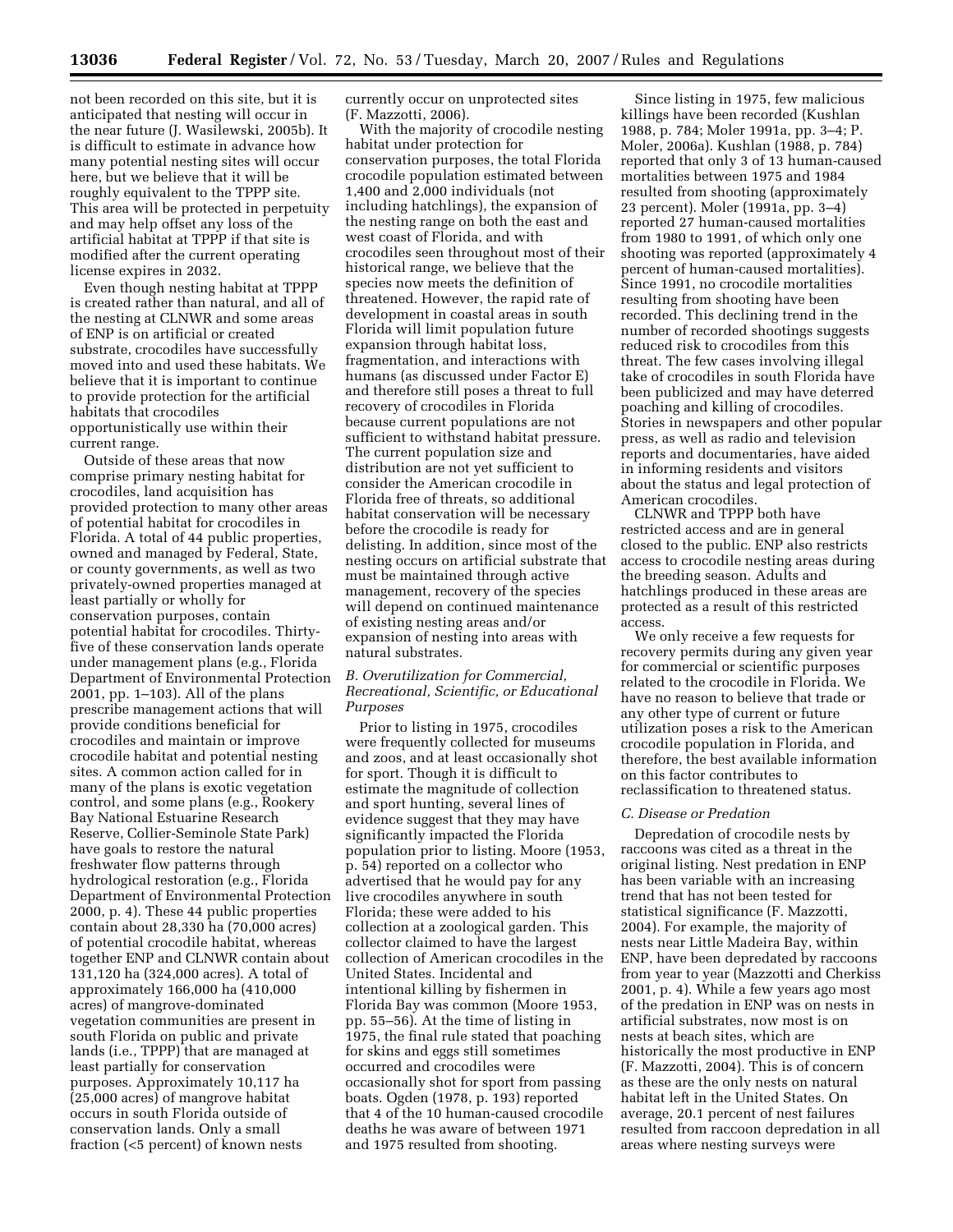conducted, including areas outside of ENP (Kushlan and Mazzotti 1989b, pp. 14–15; Mazzotti 1989, p. 222; Mazzotti *et al.* 2000, p. 4, 8; Mazzotti and Cherkiss 2001, p. 4, 7). Of the 56 to 59 nests at ENP in 2005, 13 (22 to 23 percent) were depredated by raccoons (M. Cherkiss, 2005c). Predation of nests by raccoons at TPPP and CLNWR has not been observed (F. Mazzotti, 2004).

Predation of nests by fire ants has occurred at ENP (one nest) and TPPP (several nests) (F. Mazzotti, 2004). No fire ant problems have been recorded at CLNWR.

While depredation of nests has not prevented an increase in the crocodile population to date, the increasing incidence of predation on natural beach nesting sites indicates that a threat remains.

There is no evidence of disease in the American crocodile population in Florida. Therefore, disease does not present a known threat to the crocodile in Florida.

# *D. The Inadequacy Of Existing Regulatory Mechanisms*

The Act currently provides protection for the American crocodile as an endangered species, and these protections will not be significantly reduced by this reclassification to threatened status.

The State of Florida provides legal protection for the crocodile within its boundaries. In 1967, the State listed the crocodile as ''protected.'' This status was revised in 1972, when the crocodile was listed as ''endangered'' under Chapter 68A–27 of the Florida Wildlife Code. Chapter 68A–27.003 of the Florida Code, entitled ''Designation of endangered species; prohibitions; permits'' specifies that ''no person shall pursue, molest, harm, harass, capture, possess, or sell'' any of the endangered species that are listed. Violation of these prohibited acts can be considered a third degree felony, and is punishable by up to 5 years in prison and a \$10,000 fine (Florida Statute 372.0725). At this time, the FWC is not reviewing the crocodile's status, but a change in Federal status is likely to initiate a State review (P. Moler, 2006b). The FWC currently operates under a cooperative agreement with us, under section 6 of the Act that formalizes a cooperative approach to the development and implementation of programs and projects for the conservation of threatened and endangered species.

On June 28, 1979, the American crocodile was added to Appendix II of the Convention on International Trade in Endangered Species of Wild Flora and Fauna (CITES). This designation

reflected that the species, while not currently threatened with extinction, may become so without trade controls. On June 6, 1981, the crocodile was moved to Appendix I, indicating that it was considered to be in danger of extinction. Generally, no commercial trade is allowed for Appendix I species. Effective February 17, 2005, the Cuban population was downlisted to Appendix II. CITES is a treaty established to monitor international trade to prevent further decline in wild populations of plant and animal species. CITES permits may not be issued if import or export of the species may be detrimental to the species' survival, or if specimens are not legally acquired. CITES does not regulate take or domestic trade, so it would not apply to take within Florida or the United States. Reclassification of the crocodile in Florida from endangered to threatened will not affect the species' CITES status.

Several other Federal regulations may provide protection for crocodiles or their habitat. Section 404 of the Clean Water Act (33 U.S.C. 1344 *et seq.*) requires the issuance of a permit from the Corps for the discharge of any dredged or fill material into waters of the United States. The Corps may deny the issuance of a permit if the project might adversely affect wildlife and other natural resources. Also, sections 401 and 403 of the Rivers and Harbors Act (33 U.S.C. 304 *et seq.*) prohibit the construction of bridges, roads, dams, docks, weirs, or other features that would inhibit the flow of water within any navigable waterway. The Rivers and Harbors Act ensures the protection of estuarine waters from impoundment or development and indirectly protects natural flow patterns that maintain crocodile habitat. In addition, the Federal agencies responsible for ensuring compliance with the Clean Water Act and the Rivers and Harbors Act are required to consult with the Service if the issuance of a permit may affect listed species or their designated critical habitat, under section 7(a)(2) of the Act (see ''Available Conservation Measures'' section below).

The Fish and Wildlife Coordination Act of 1958 (16 U.S.C. 661 *et seq.*, as amended) requires equal consideration and coordination of wildlife conservation with other water resources development. This statute allows us and State fish and game agencies to review proposed actions and address ways to conserve wildlife and prevent loss of or damage to wildlife resources. The Fish and Wildlife Coordination Act allows us to help ensure that crocodiles and their habitat are not degraded by water development projects and allows us to

incorporate improvements to habitat whenever practicable.

Additionally, ENP has established regulations for general wildlife protection in units of the National Park System that prohibit the taking of wildlife; the feeding, touching, teasing, frightening, or intentional disturbing of wildlife nesting, breeding, or other activities; and possessing unlawfully taken wildlife or portions thereof (36 CFR 2.2). CLNWR and TPPP do not have these issues as they are both generally closed to the public. The Service believes that the regulatory mechanisms in place have helped bring the species to the point where reclassification to threatened is appropriate and their continued implementation will aid in the species' recovery.

### *E. Other Natural or Manmade Factors Affecting Its Continued Existence*

As explained in the original listing (40 FR 44149), crocodile nest sites were vulnerable to disturbance from increasing human activity because of the remoteness and difficulty of patrolling nesting areas. Human disturbance can cause crocodiles to abandon habitat or nest sites (Kushlan and Mazzotti 1989b, p. 14). Acquisition of nesting, juvenile, and nursery sites and other crocodile habitat by Federal, State, and local governments and implementation of management plans on these properties have resulted in crocodile conservation.

Of the three primary properties that support nesting (ENP, CLNWR, and TPPP), only CLNWR and TPPP have a management plan in place that specifically addresses the crocodile. This plan calls for activities such as road maintenance, vehicle access, and construction to be conducted in crocodile habitat only at certain times or locations based on the crocodile's activity to reduce human disturbance. In addition, TPPP is closed to access other than personnel who work at the facility. ENP has established rules that provide protection from disturbance to benefit the crocodile, even without a speciesspecific management plan. At ENP, protection from disturbance is based on guidelines for general public use, such as instructions to stay on marked trails. CLNWR is generally closed to public access. Activities on or near the nesting sites are conducted during the nonbreeding season to minimize crocodile disturbance. CLNWR has finalized a management plan that formalizes ongoing actions and future projects and more specifically addresses crocodiles (Service 2006, p. 38), and ENP is preparing their General Management Plan (S. Snow, 2006). In addition, ENP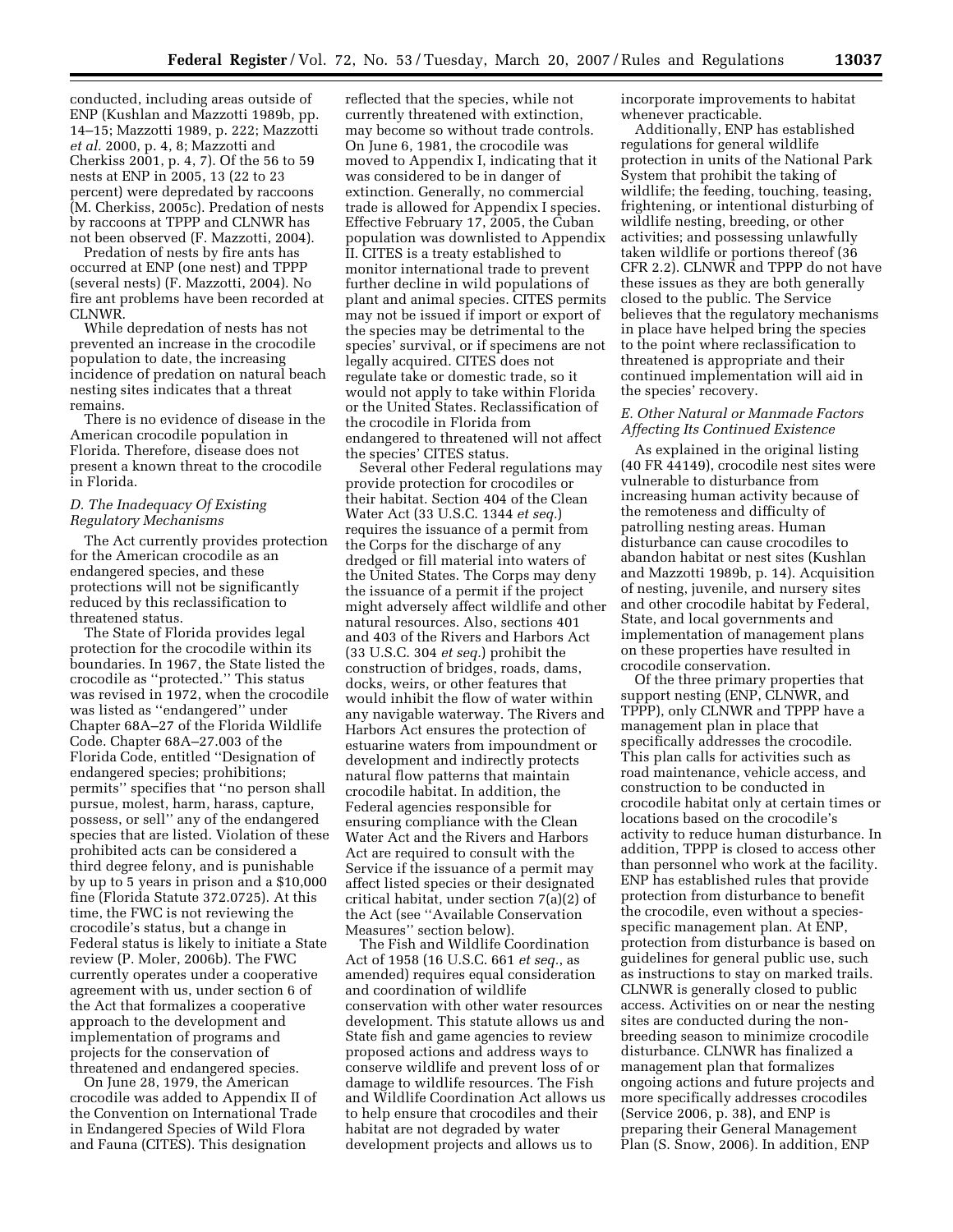is preparing a draft plan that will benefit on the eastern, southern, and the crocodile mostly by general prescribed changes in public use in portions of ENP.

In addition to these primary nesting sites, disturbance as a threat is also being addressed on approximately 44 public properties, managed as conservation lands by Federal, State, or county governments, that provide potential habitat for crocodiles in south Florida. In addition, two other privatelyowned sites provide potential crocodile habitat that are maintained as conservation lands or that conduct natural lands management. Thirty-five of these properties operate under current management plans. Only two specifically mention management actions intended to benefit the crocodile. However, actions mentioned in the other plans that will reduce disturbance to crocodiles include restrictions on public use, implementation of boat speed limits (including areas of no-wake zones), and prohibition of wildlife harassment. Managing potential human-crocodile conflicts remains an important factor in providing adequate protection for and reducing disturbance to crocodiles.

As the crocodile population and the human population in south Florida have grown, the number of human-crocodile interactions has increased (T. Regan, 2006). The FWC's response plan to manage these interactions both encourages tolerance of crocodiles and translocates crocodiles in situations that may threaten the safety of either crocodiles or humans. While this has led to the successful resolution of many complaints, it is likely that additional crocodiles will need to be translocated as development in south Florida continues. These human interactions may limit dispersal of individuals within the species' historic range. In addition, large, mature individuals that cannot be effectively translocated may have to be removed from the wild. The FWC, with participation from the Service and National Park Service, will continue to address this threat.

The original proposed listing cites the risk of a hurricane or another natural disaster as a serious threat to the crocodile (40 FR 17590, April 21, 1975). Hurricanes and freezing temperatures may kill some adults (Moler 1991a, p. 4), but their susceptibility to mortality from extreme weather is poorly documented. These events still have the potential to threaten the historically restricted nesting distribution of the American crocodile. However, increased nesting activity in western Florida Bay, Cape Sable, and TPPP has broadened the nesting range. Nesting now occurs

southwestern portions of the Florida peninsula. While a single storm could still easily affect all portions of the population, it is now less likely that the impact to all population segments would be severe.

The original listing rule cited the restriction of the flow of fresh water to the Everglades because of increasing human development as a potential threat to the American crocodile. Ongoing efforts to restore the Everglades ecosystem and restore a more natural hydropattern to south Florida will affect the amount of fresh water entering the estuarine systems. Because growth rates of hatchling crocodiles are closely tied to the salinity in the estuaries (Mazzotti and Cherkiss 2003, p. 13), restoration efforts will affect both quality and availability of suitable nursery habitat. Decreased salinity should increase growth rates and survival among hatchling crocodiles. Proposed restoration activities in and around Taylor Slough and the C–111 canal, as discussed in the Central and South Florida Project Comprehensive Review Study (Corps and SFWMD 1999, p. 4– 28, K–135), could increase the amount of fresh water entering the estuarine system and extend the duration of freshwater flow into Florida Bay. Alternative D13R hydrologic plan simulation (Corps and SFWMD 1999, p. 1–20) predicts that the addition of fresh water could occur throughout many of the tributaries and small natural drainages along the shore of Florida Bay, instead of primarily from the mouth of the C–111 canal. Salinities in nesting areas, including Joe, Little Madeira, and Terrapin Bays, are projected to be lower for longer periods than they currently are within this area (based on alternative D13R hydrologic plan simulation) (Corps and SFWMD 1999, pp. D–24, D-A–81 to D-A–83, K– 135). This restoration project should increase the amount and suitability of crocodile habitat in northern Florida Bay, and increase juvenile growth rates and survival (Mazzotti and Brandt 1995, p. 7).

Hydrological restoration may also affect crocodile habitat in Biscayne Bay. Reductions in freshwater discharge will occur in the Miami River, Snake Creek, north and central Biscayne Bay, and Barnes Sound (extreme southern end of the Biscayne Bay system) (P. Pitts, Service, 2005). These projected changes will likely reduce habitat quality in the more urbanized northern half of Biscayne Bay. Freshwater flows to south Biscayne Bay are predicted to increase with CERP, thus increasing habitat quality in this area. More importantly, a

primary objective of CERP's Biscayne Bay Coastal Wetlands and C–111 Spreader Canal projects is to rehydrate degraded coastal wetlands in south Biscayne Bay and Barnes Sound by redirecting fresh water from conveyance canals to wetlands. This will have the effect of lowering salinities in the wetlands, thus increasing habitat quality for crocodiles, particularly juveniles. Currently, the potential area affected by these projects in the Biscayne Bay system is on the order of 24,000 ha (60,000 acres). Considering the bay as a whole, Everglades restoration should increase the amount and suitability of crocodile habitat and benefit the species.

Mortality of crocodiles on south Florida roads has consistently been the primary source of adult mortality, and this trend has not changed (Mazzotti and Cherkiss 2003, p. 22, table 6). Road kills have occurred throughout the crocodile's range in Florida, but most have occurred on Key Largo and around Florida Bay, especially around Card and Barnes Sounds (Mazzotti and Cherkiss 2003, p. 22, table 6). Signs cautioning drivers of the risk of colliding with crocodiles have been posted along the major highways throughout crocodile habitat. As discussed above, measures identified to help reduce road kill mortality include installing fencing in appropriate places to prevent crocodiles from entering roadways and installation of box culverts under roadways so that crocodiles can safely cross roads. Many of the recorded crocodile road kills are adults, which may result from the increased likelihood of large individuals being reported. We cannot accurately estimate the proportion of road-killed crocodiles that are reported. Therefore, it is difficult to accurately assess the magnitude of this threat or its effect on the population.

The success of crocodile nesting is largely dependent on the maintenance of suitable egg cavity moisture throughout incubation, and flooding may also affect nest success. On Key Largo and other islands, failure of nests is typically attributed to desiccation due to low rainfall (Moler 1991b, p. 5). Data compiled by Mazzotti and Cherkiss (2003, p. 13, figure 5) document an average of 48 percent nest success from 1978 through 1999 (excluding 1991 and 1992 due to lack of data) at CLNWR on north Key Largo. Nest failures on the mainland may be associated with flooding or desiccation (Mazzotti *et al.*  1988, pp. 68–69; Mazzotti 1989, pp. 224–225). In certain areas, flooding and over-drying affect nest success. Data compiled by Mazzotti and Cherkiss (2003, p. 13, table 5, 7) document an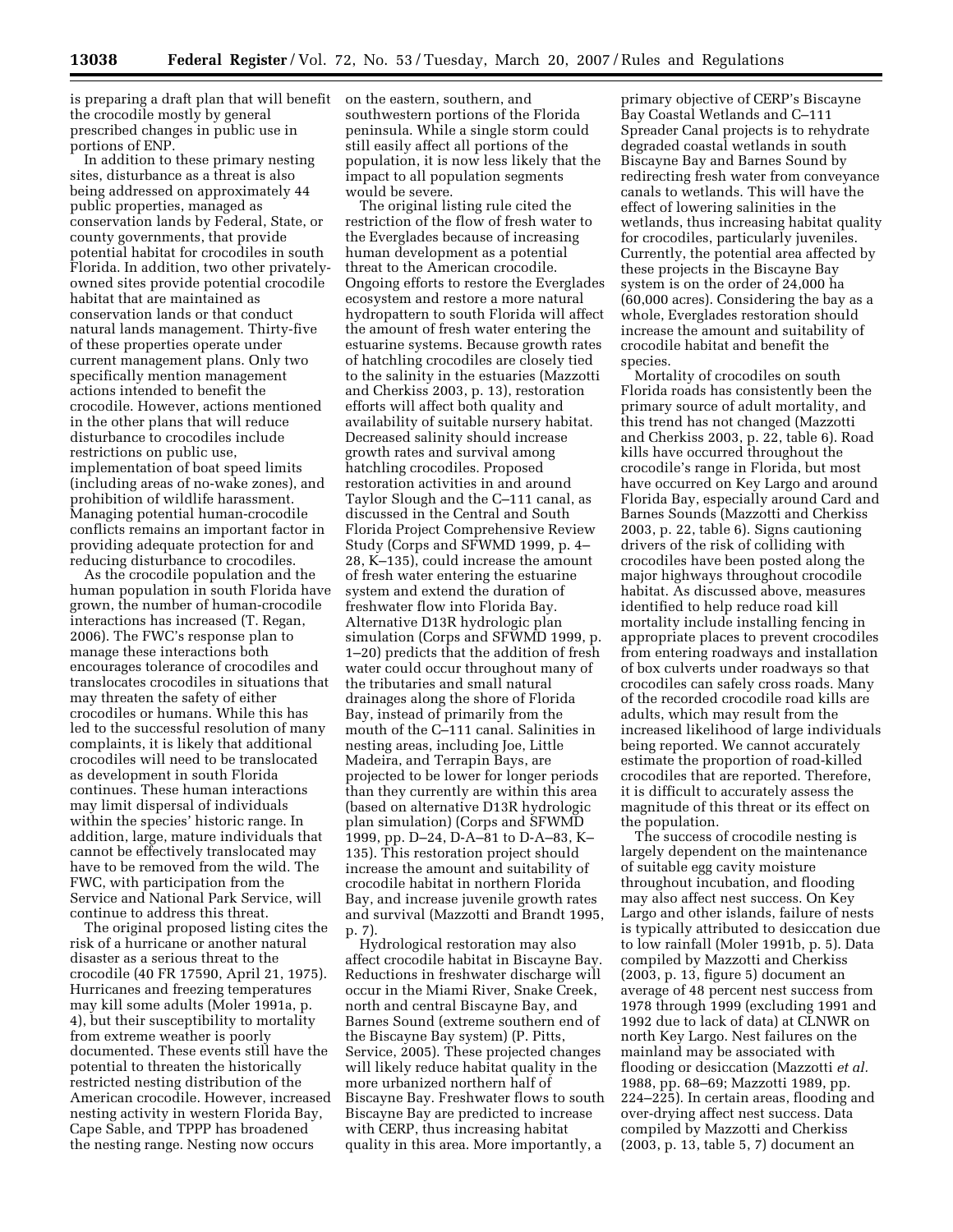average of 64.4 percent nest success from 1970 through 1999 at ENP (excluding 1975, 1976, 1983, 1984, and 1996 due to lack of data) and 98 percent nest success from 1978 through 1999 at TPPP (excluding 1980 and 1982 due to lack of data). However, overall, the crocodile population in Florida has more than doubled its size since it was listed to an estimated 1,400 to 2,000 individuals and appears to be compensating for these threats.

The final listing rule did not reference contaminants as a potential threat. Several studies have shown that contaminants occur in crocodiles and their eggs in south Florida (Hall *et al.*  1979, p. 88; Stoneburner and Kushlan 1984, pp. 192–193), including organochlorine pesticides (DDT, DDE, and dieldrin, among others), and PCBs, however, no exceptional levels have been reported (Mazzotti and Cherkiss 2003, p. 18). Acute exposure to high levels of these contaminants may result in death, while prolonged exposure to lower concentrations may cause liver damage, reproductive failure, behavioral abnormalities, or deformities. Little information is known at this time about what constitutes dangerous levels of these contaminants in crocodiles or other crocodilians. Therefore, at this time we have no data to support a determination that contaminants pose a threat to further crocodile recovery.

Protection and management of the three primary nesting areas and other potential habitat along with the anticipated outcome of Everglades restoration efforts and a reduction in threat from hurricanes and other natural disasters contributed to our determination to reclassify the American crocodile in Florida. However, human-crocodile interactions, vehicle strikes, and environmental contaminants remain as threats to the crocodile.

### **Conclusion**

We have carefully assessed the best scientific and commercial data available regarding the past, present, and future threats faced by the crocodile in Florida in preparing this final rule. Based on this evaluation, we have determined that the crocodile in its range in Florida meets the criteria of a DPS as stated in our policy of February 17, 1996 (61 FR 4722). In regard to its status, we designate the American crocodile in Florida as a DPS, and reclassify it from an endangered species to a threatened species. The recovery plan for the crocodile states that, ''Based on the fact that the population appears stable, and that all of the threats as described in the original listing have been eliminated or

reduced, reclassification of the crocodile will be possible, provided existing levels of protection continue to be afforded to crocodiles and their habitat, and that management efforts continue to maintain or enhance the amount and quality of available habitats necessary for all life stages.'' We believe, based on our analysis of the 5 listing factors under the Act, that the Florida DPS of the American crocodile is no longer in danger of extinction, however, the crocodile continues to require protection under the Act as a threatened species because population size and distribution is insufficient to consider crocodiles free from threats. The following are still needed to avoid the threat of extinction:

(1) Crocodile habitat in Florida continues to need maintainance and enhancement to provide protection for all life stages of the existing crocodile population and to ensure that available habitat can support population growth and expansion; and

(2) Further acquisition of nesting and nursery sites and additional crocodile habitat by Federal, State, and local governments and implementation of management on these publicly-owned properties are necessary to ensure protection to crocodiles and their nests and enable expansion of populations size and distribution.

#### **Available Conservation Measures**

Two of the three primary nesting areas for crocodiles in Florida occur on Federal conservation lands and are consequently afforded protection from development and large-scale habitat disturbance. Crocodiles also occur on a variety of State-owned properties, and existing State and Federal regulations provide protection on these sites. The fact that crocodile habitat is primarily wetlands also assures the opportunity for consultation on most projects that occur in crocodile habitat under the authorities described below.

Conservation measures provided to species listed as endangered or threatened under the Act include recognition, recovery actions, requirements for Federal protection, and prohibitions against certain practices. Recognition through listing increases public awareness of threats to the crocodile, and promotes conservation actions by Federal, State, and local agencies; private organizations; and individuals. The Act provides for possible land acquisition and cooperation with the State, and requires that recovery actions be carried out. The protection required of Federal agencies and the prohibitions against taking and harm are discussed, in part, below.

Section 7(a) of the Act requires Federal agencies to evaluate their actions with respect to the crocodile and its designated critical habitat (41 FR 41914, September 24, 1976). Regulations implementing this interagency cooperation provision of the Act are codified at 50 CFR part 402. If a Federal action may affect the crocodile or its designated critical habitat, the responsible Federal agency must consult with the Service to ensure that any action authorized, funded, or carried out by such agency is not likely to jeopardize the continued existence of the crocodile or result in the destruction or adverse modification of its critical habitat. Federal agency actions that may require consultation include the Corps' involvement in projects such as residential development that requires dredge/fill permits, the construction of roads and bridges, and dredging projects. Power plant development and operation under license from the Federal Energy Regulatory Commission/ Nuclear Regulatory Commission may also require consultation with respect to licensing and re-licensing. Road construction activities funded or authorized by the Federal Highway Administration may require consultation.

The Act and its implementing regulations set forth a series of general prohibitions and exceptions that apply to all threatened wildlife. The prohibitions, codified at 50 CFR 17.21 and 50 CFR 17.31, in part, make it illegal for any person subject to the jurisdiction of the United States to take (includes harass, harm, and pursue, hunt, shoot, wound, kill, trap, capture, or collect; or to attempt any of these), import or export, ship in interstate commerce in the course of commercial activity, or sell or offer for sale in interstate or foreign commerce any listed species. It is also illegal to possess, sell, deliver, carry, transport, or ship any such wildlife that has been taken illegally. Certain exceptions apply to Service agents and agents of State conservation agencies.

We may issue permits to carry out otherwise prohibited activities involving threatened wildlife under certain circumstances. Regulations governing permits are codified at 50 CFR 17.32. Such permits are available for scientific purposes, to enhance the propagation or survival of the species, and/or for incidental take in the course of otherwise lawful activities. For threatened species, permits also are available for zoological exhibition, educational purposes, or special purposes consistent with the purposes of the Act.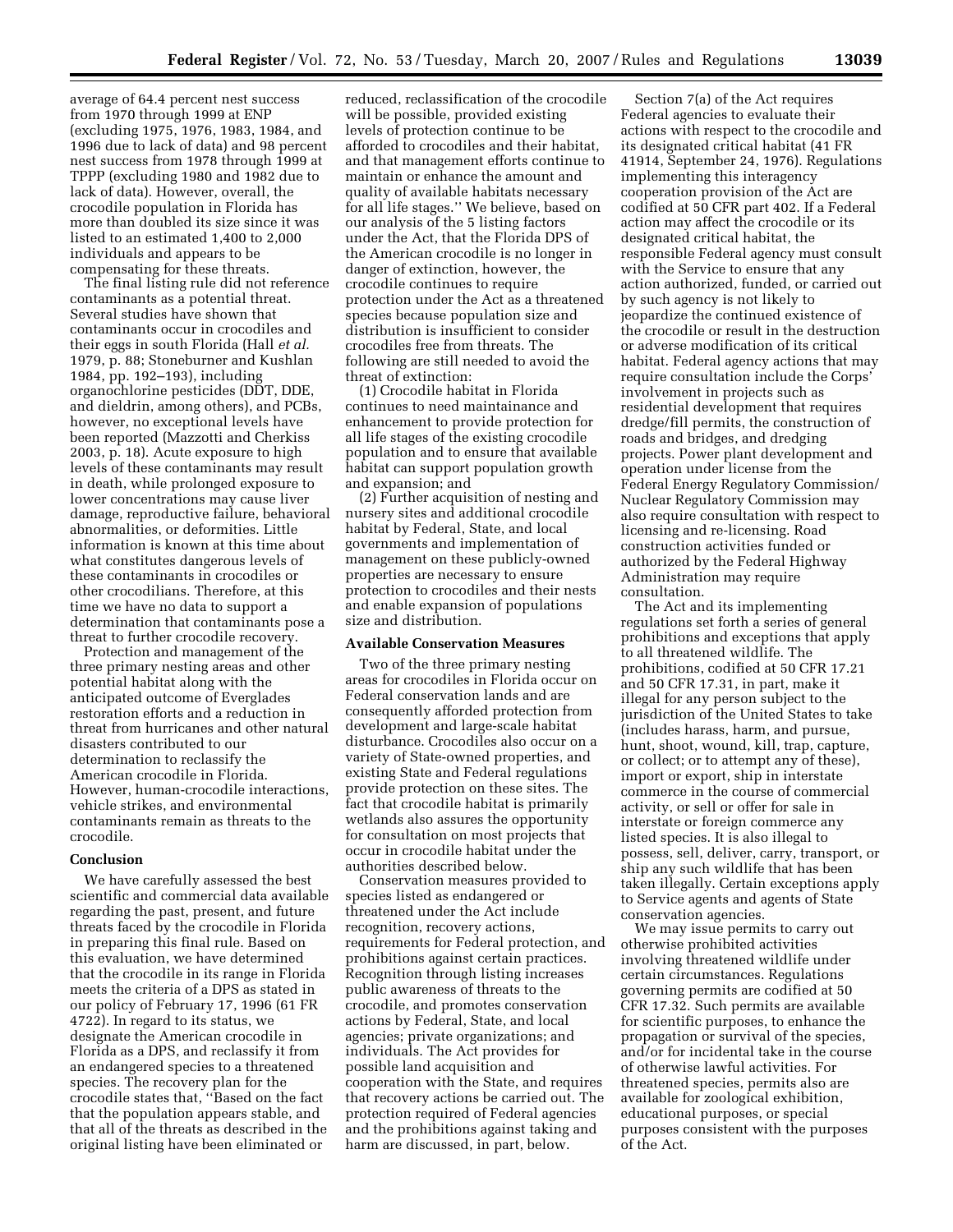Questions regarding whether specific activities will constitute a violation of section 9 should be directed to Cindy Schulz of the South Florida Ecological Services Office (see **ADDRESSES** section). Requests for copies of the regulations regarding listed species and inquiries about prohibitions and permits may be addressed to the U.S. Fish and Wildlife Service, Ecological Services Division, 1875 Century Boulevard, Suite 200, Atlanta, Georgia 30345 (telephone 404/ 679–4176, facsimile 404/679–7081).

This final rule formally recognizes that the American crocodile DPS in Florida is no longer in danger of extinction throughout all or a significant portion of its range. This reclassification does not significantly change the protection afforded this species under the Act. Anyone taking, attempting to take, or otherwise possessing an American crocodile, or parts thereof, in violation of section 9 is subject to a penalty under section 11 of the Act. Pursuant to section 7 of the Act, all Federal agencies must ensure that any actions they authorize, fund or carry out are not likely to jeopardize the continued existence of the American crocodile or destroy or adversely modify its critical habitat.

Recovery actions directed at the crocodile will continue to be implemented as outlined in the MSRP, including: (1) Determining the current distribution and abundance; (2) protecting and enhancing existing crocodile colonies; (3) conducting research on biology and life history; (4) monitoring the population; and (5) informing the public about recovery needs of crocodiles. The MSRP also outlines restoration activities that should be undertaken to adequately restore the mangrove community occupied by the crocodile. These actions include: (1) Protecting nesting, basking, and nursery habitat; (2) managing and restoring suitable habitat; (3) conducting research on the habitat relationships of the crocodile; (4)

continuing to monitor habitat; and (5) increasing public awareness of habitat needs of the crocodile.

This final rule does not constitute an irreversible commitment on our part. Reclassification of the American crocodile in Florida to endangered status would be investigated if changes occur in management, population status, habitat, or other actions that detrimentally affect the population or increase threats to its survival.

#### **Required Determinations**

### *Paperwork Reduction Act of 1995*

Office of Management and Budget (OMB) regulations at 5 CFR part 1320, which implement provisions of the Paperwork Reduction Act (44 U.S.C. 3501 *et seq.*), require that Federal agencies obtain approval from OMB before collecting information from the public. This rule does not contain any new collections of information that require approval by OMB under the Paperwork Reduction Act. This rule will not impose recordkeeping or reporting requirements on State or local governments, individuals, businesses, or organizations. An agency may not conduct or sponsor, and a person is not required to respond to, a collection of information unless it displays a currently valid OMB control number.

### *National Environmental Policy Act*

We have determined that we do not need to prepare an Environmental Assessment or Environmental Impact Statement, as defined in the National Environmental Policy Act of 1969, in connection with regulations adopted pursuant to section 4(a) of the Endangered Species Act. We published a notice outlining our reasons for this determination in the **Federal Register**  on October 25, 1983 (48 FR 49244).

*Energy Supply, Distribution or Use (E.O. 13211)* 

On May 18, 2001, the President issued Executive Order 13211 on regulations

that significantly affect energy supply, distribution, and use. Executive Order 13211 requires agencies to prepare Statements of Energy Effects when undertaking certain actions. This rule is not expected to significantly affect energy supplies, distribution, and use. Therefore, this action is not a significant energy action and no Statement of Energy Effects is required.

### **References Cited**

A complete list of references cited is available upon request from the South Florida Ecological Services Office (see **ADDRESSES** section).

#### **Author**

The primary author of this document is the South Florida Ecological Services Office (see **ADDRESSES** section).

### **List of Subjects in 50 CFR Part 17**

Endangered and threatened species, Exports, Imports, Reporting and recordkeeping requirements, Transportation.

### **Regulation Promulgation**

■ For the reasons given in the preamble, we amend part 17, subchapter B of chapter I, title 50 of the Code of Federal Regulations, as set forth below:

#### **PART 17—[AMENDED]**

■ 1. The authority citation for part 17 continues to read as follows:

**Authority:** 16 U.S.C. 1361–1407; 16 U.S.C. 1531–1544; 16 U.S.C. 4201–4245; Pub. L. 99– 625, 100 Stat. 3500; unless otherwise noted.

#### **§ 17.11 [Amended]**

■ 2. Amend § 17.11(h) by revising the entry in the List of Endangered and Threatened Wildlife for ''Crocodile, American'' under REPTILES to read as follows:

### **§ 17.11 Endangered and threatened wildlife.**

\* \* \* \* \*

(h) \* \* \*

| <b>SPECIES</b>      |                   |                                                                       | Vertebrate popu-<br>lation where endan- | <b>Status</b> | When listed | Critical  | Special   |
|---------------------|-------------------|-----------------------------------------------------------------------|-----------------------------------------|---------------|-------------|-----------|-----------|
| Common name         | Scientific name   | Historic range                                                        | gered or threatened                     |               |             | habitat   | rules     |
|                     |                   | $\star$                                                               | $\star$                                 |               |             |           |           |
| REPTILES            |                   |                                                                       |                                         |               |             |           |           |
|                     |                   | $\star$                                                               | $\star$                                 |               |             |           | $\star$   |
| Crocodile, American | Crocodylus acutus | U.S.A. (FL), Mexico,<br>Caribbean, Cen-<br>tral and South<br>America. | Entire, except in<br>U.S.A. (FL).       | Е             | 87          | <b>NA</b> | <b>NA</b> |
| Do                  |                   |                                                                       | U.S.A. (FL)  T                          |               | 10,         | 17.95(c)  | <b>NA</b> |
|                     |                   | $^\star$                                                              | $\star$                                 |               | $\star$     |           |           |